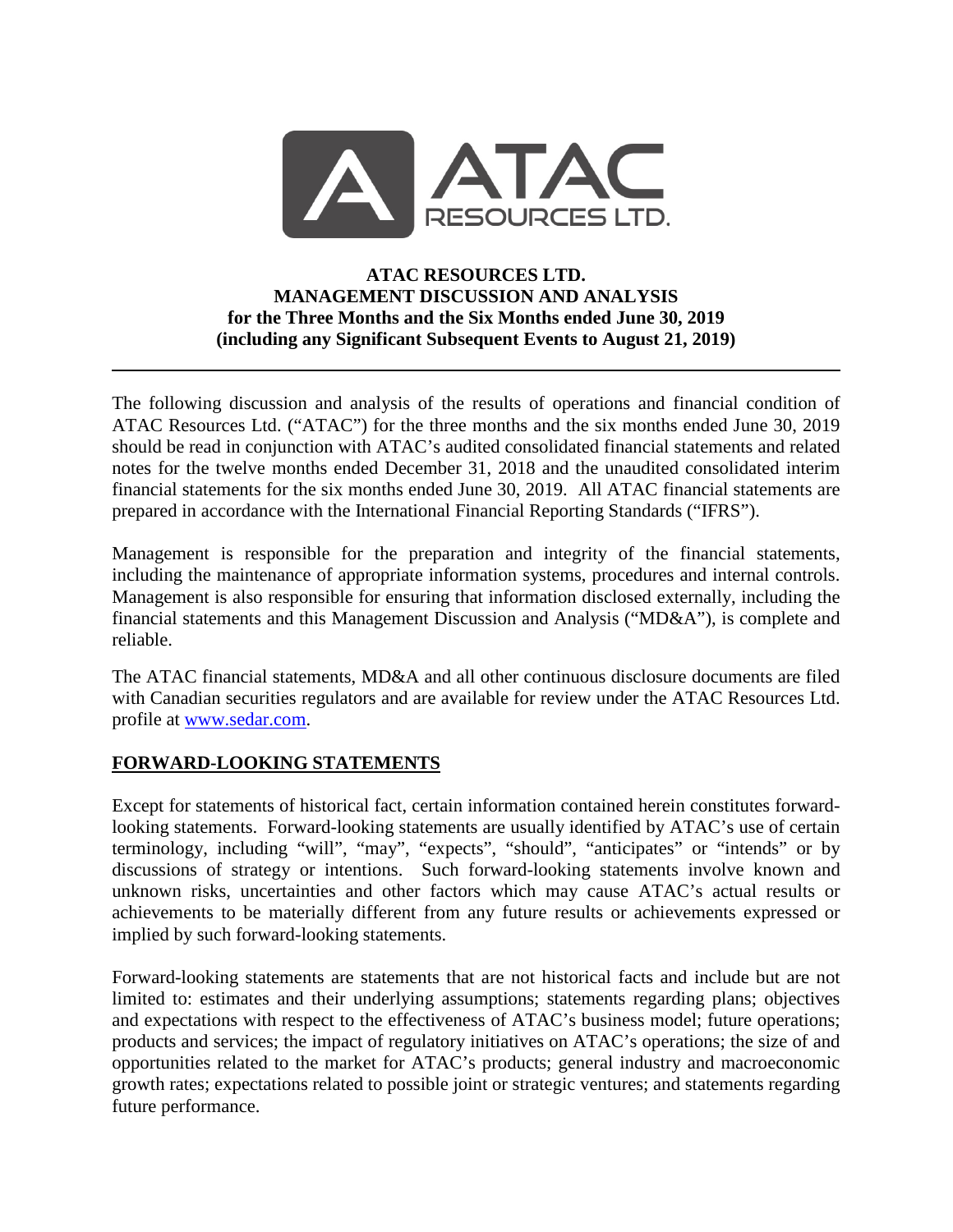Forward-looking statements used in this MD&A are subject to various risks and uncertainties, most of which are difficult to predict and generally beyond the control of ATAC. If risks or uncertainties materialize, or if underlying assumptions prove incorrect, the actual results may vary materially from those expected, estimated or projected. ATAC undertakes no obligation to update forward-looking statements if these beliefs, estimates and opinions or other circumstances should change, except as required by applicable securities laws. There can be no assurance that such statements will prove to be accurate, and future events and actual results could differ materially from those anticipated in such statements. Given these uncertainties, the reader of the information included herein is cautioned not to place undue reliance on such forward-looking statements.

## **DESCRIPTION OF BUSINESS**

ATAC is in the business of exploring for metals and minerals with a particular emphasis on gold. It does not own interests in any producing mines. At present, management is concentrating most of its efforts on its wholly-owned Rackla Gold property in central Yukon. See "Exploration and Property Transactions" for additional information.

# **OVERALL PERFORMANCE**

As of August 21, 2019, ATAC had no debt and had working capital in excess of its anticipated expenditures for all of 2019. Such expenditures include costs related to administrative overhead and future exploration programs. See "Risks and Uncertainties" for additional information.

The focus of most of ATAC's human and financial resources is the Rackla Gold property, which includes the Rau, Orion, and Osiris projects. See "Exploration and Property Transactions" for additional information.

|                                                 | <b>December 31, 2018</b> | <b>December 31, 2017</b> | <b>December 31, 2016</b> |
|-------------------------------------------------|--------------------------|--------------------------|--------------------------|
| Revenues                                        | <b>Nil</b>               | <b>Nil</b>               | <b>Nil</b>               |
| Net (Loss)                                      | $(\$3,738,812)$          | $(\$4,434,097)$          | $(\$663,155)$            |
| Net (Loss) per Share<br>- Basic and Diluted     | (\$0.03)                 | (\$0.03)                 | $(\$0.01)$               |
| <b>Total Assets</b>                             | \$123,776,498            | \$121,797,151            | \$113,163,451            |
| Total Long-term<br><b>Financial Liabilities</b> | <b>Nil</b>               | <b>Nil</b>               | <b>Nil</b>               |
| <b>Cash Dividends</b><br>Declared per Share     | <b>Nil</b>               | <b>Nil</b>               | <b>Nil</b>               |

# **SELECTED ANNUAL INFORMATION**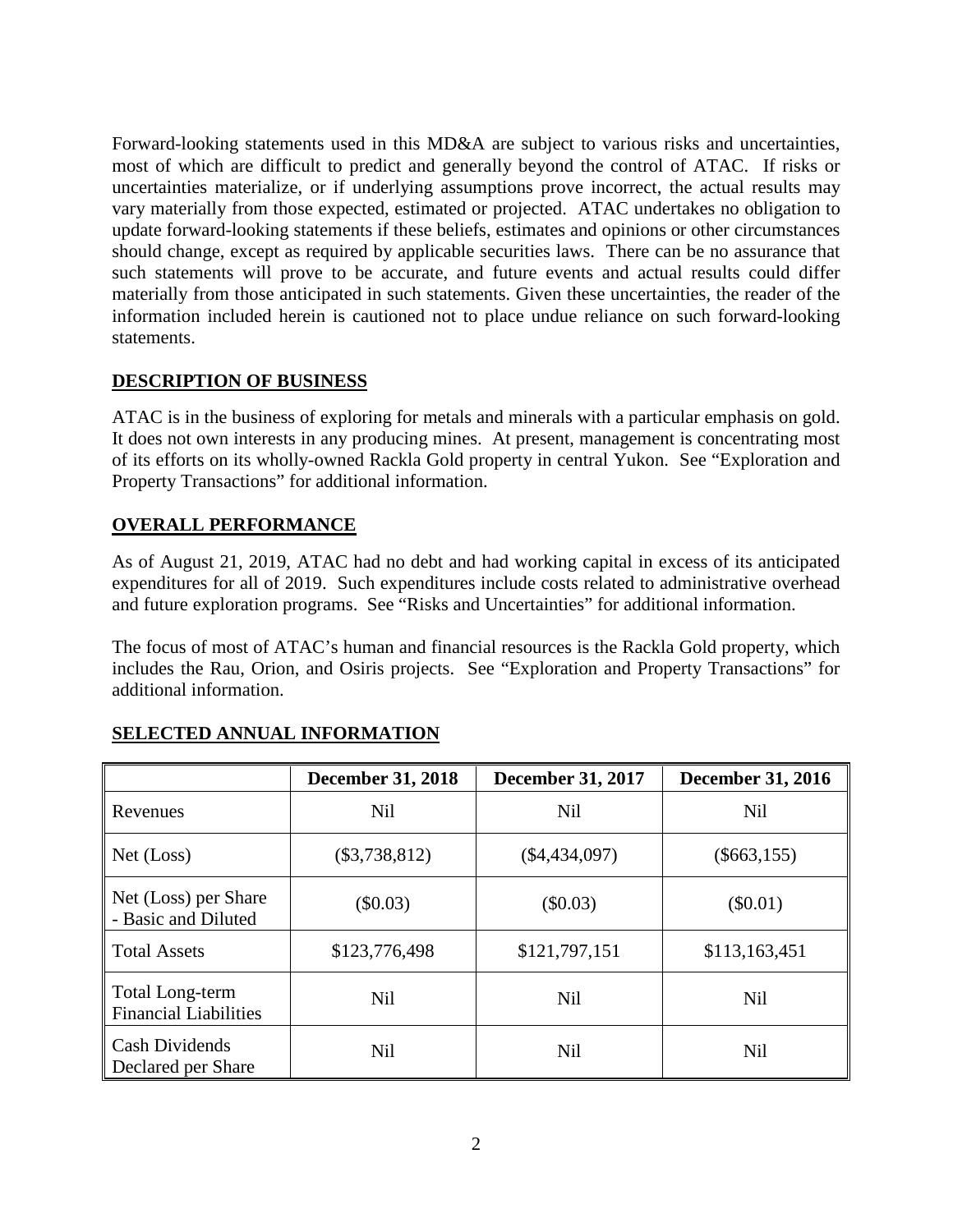Total assets increased from 2017 to 2018 mainly due to proceeds received from equity financings, which have been used, for the most part, to spend on property acquisition and exploration, which are capitalized.

### **SUMMARY FINANCIAL INFORMATION (for the eight quarters ended June 30, 2019)**

The following table shows the results for the last quarter compared to those from the previous seven quarters.

| <b>Period Ending</b> | <b>Revenues</b> | <b>Net Income (Loss)</b> | <b>Net Income (Loss)</b><br>per Share |
|----------------------|-----------------|--------------------------|---------------------------------------|
| June 30, 2019        | Nil             | $(\$258,266)$            | $(\$0.00)$                            |
| March 31, 2019       | Nil             | $(\$238,074)$            | $(\$0.00)$                            |
| December 31, 2018    | <b>Nil</b>      | $(\$315,423)$            | $(\$0.00)$                            |
| September 30, 2018   | <b>Nil</b>      | (\$1,489,985)            | $(\$0.01)$                            |
| June 30, 2018        | <b>Nil</b>      | (\$1,295,560)            | $(\$0.01)$                            |
| March 31, 2018       | <b>Nil</b>      | $(\$637,844)$            | $(\$0.00)$                            |
| December 31, 2017    | <b>Nil</b>      | (\$1,911,297)            | $(\$0.01)$                            |
| September 30, 2017   | Nil             | $(\$2,128,152)$          | $(\$0.02)$                            |

## **RESULTS OF OPERATIONS**

ATAC is an exploration stage company and has no operating revenues from mines. Most of its expenditures are exploration related and are capitalized (not accounted as operating expenses). The variations in losses from quarter to quarter over the previous eight financial quarters are largely attributable to variations in share-based payments, gains or losses on sale or option of mineral properties and gains or losses on marketable securities.

The difference in the net loss for the quarter ended June 30, 2019 compared to the net loss for the quarter ended June 30, 2018 was a decrease of approximately \$1,037,000. This was predominantly caused by a decrease in deferred income tax expense by approximately \$670,000, a decrease in share-based payment expense by approximately \$564,000 and a decrease in other expenses by approximately \$68,000.

This decrease in net loss was partially offset by a decrease in unrealized gains on marketable securities, from a gain of approximately \$84,000 in 2018 to a loss of approximately \$90,000 for 2019, as well as a decrease in project management fees by approximately \$91,000.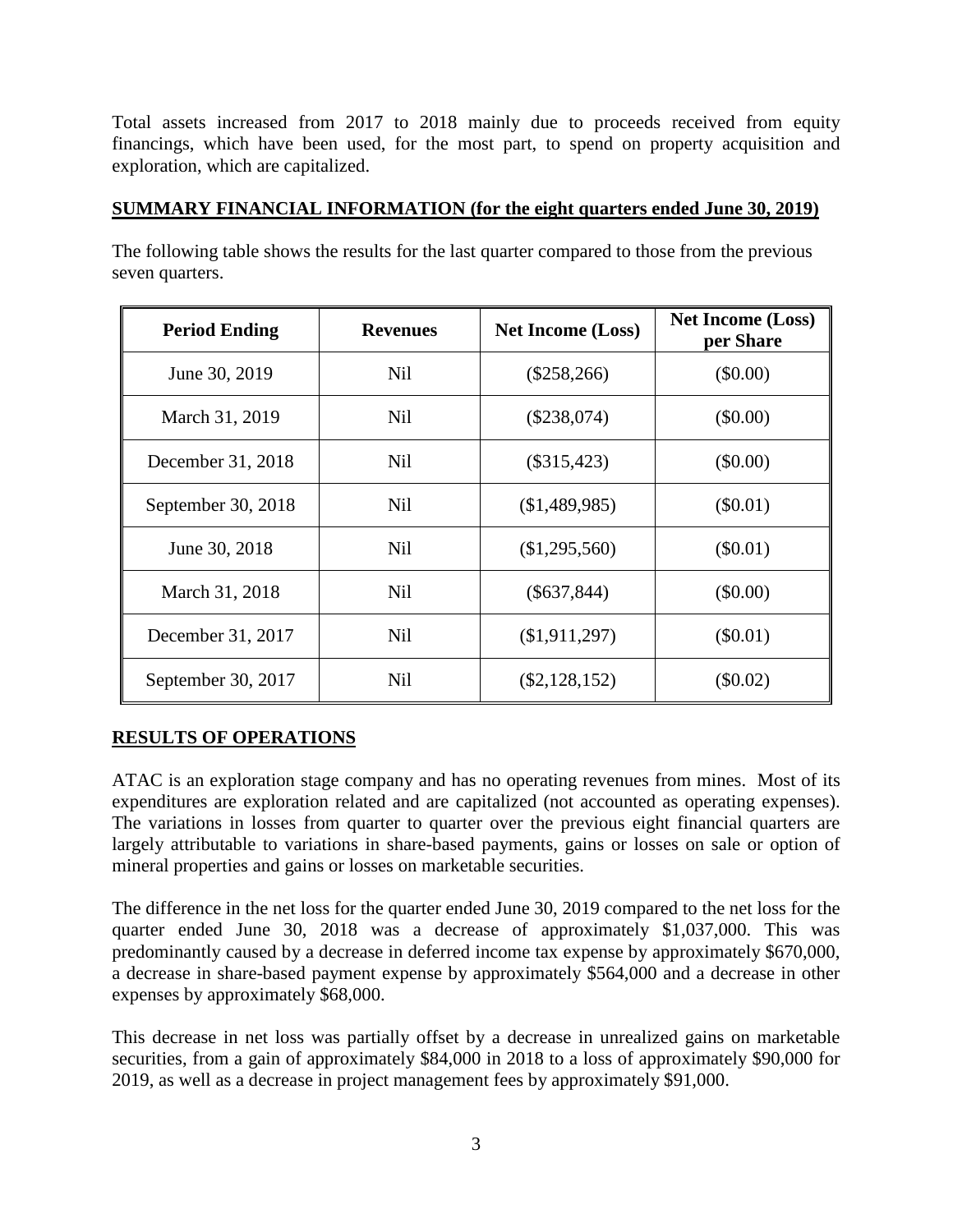# **LIQUIDITY AND CAPITAL RESOURCES**

## (a) Working Capital

As of June 30, 2019, working capital totalled \$12,046,102 compared to \$15,776,797 at June 30, 2018.

## (b) Private Placement

On March 22, 2019, ATAC closed a 10,507,143 unit offering for gross proceeds of \$3,677,500. The units were be sold at a price of \$0.35 and each unit consisted of one flow-through share and one-half (1/2) of a non-flow-through share purchase warrant. Each whole warrant will entitle the holder to purchase one ATAC common share at a price of \$0.425 at any time on or before March 22, 2021.

Cash finders' fees in the amount of \$133,875 and 382,500 finders' warrants were issued as part of the placement in accordance with TSX Venture Exchange (the "Exchange") policies. The finders' warrants were issued with the same applicable terms as attached to the warrants forming part of the units.

All securities issued as part of the offering were subject to a hold period in Canada that expired on July 23, 2019. The proceeds from the placement are being used to fund exploration on the Rackla Gold property.

## (c) Equity Portfolio

As of August 21, 2019, ATAC owned marketable securities of other publicly traded junior resource companies with a total market value of 299,301. These securities were acquired by ATAC pursuant to various property option or sales agreements. See "Risks and Uncertainties" and "Forward Looking Statements" for additional information.

## **OFF-BALANCE SHEET ARRANGEMENTS**

ATAC does not utilize off-balance sheet arrangements.

## **TRANSACTIONS WITH RELATED PARTIES**

## **1. Management**

During the quarter ended June 30, 2019, legal fees and disbursements totalling \$9,624 were incurred with a personal law corporation controlled by Glenn R. Yeadon ("Yeadon"), a director and Secretary of ATAC, compared to \$29,950 incurred with Yeadon in the quarter ended June 30, 2018. During the six months ended June 30, 2019, legal fees and disbursements totalling \$42,510 were incurred with Yeadon, compared to \$46,123 incurred for the six months ended June 30, 2018.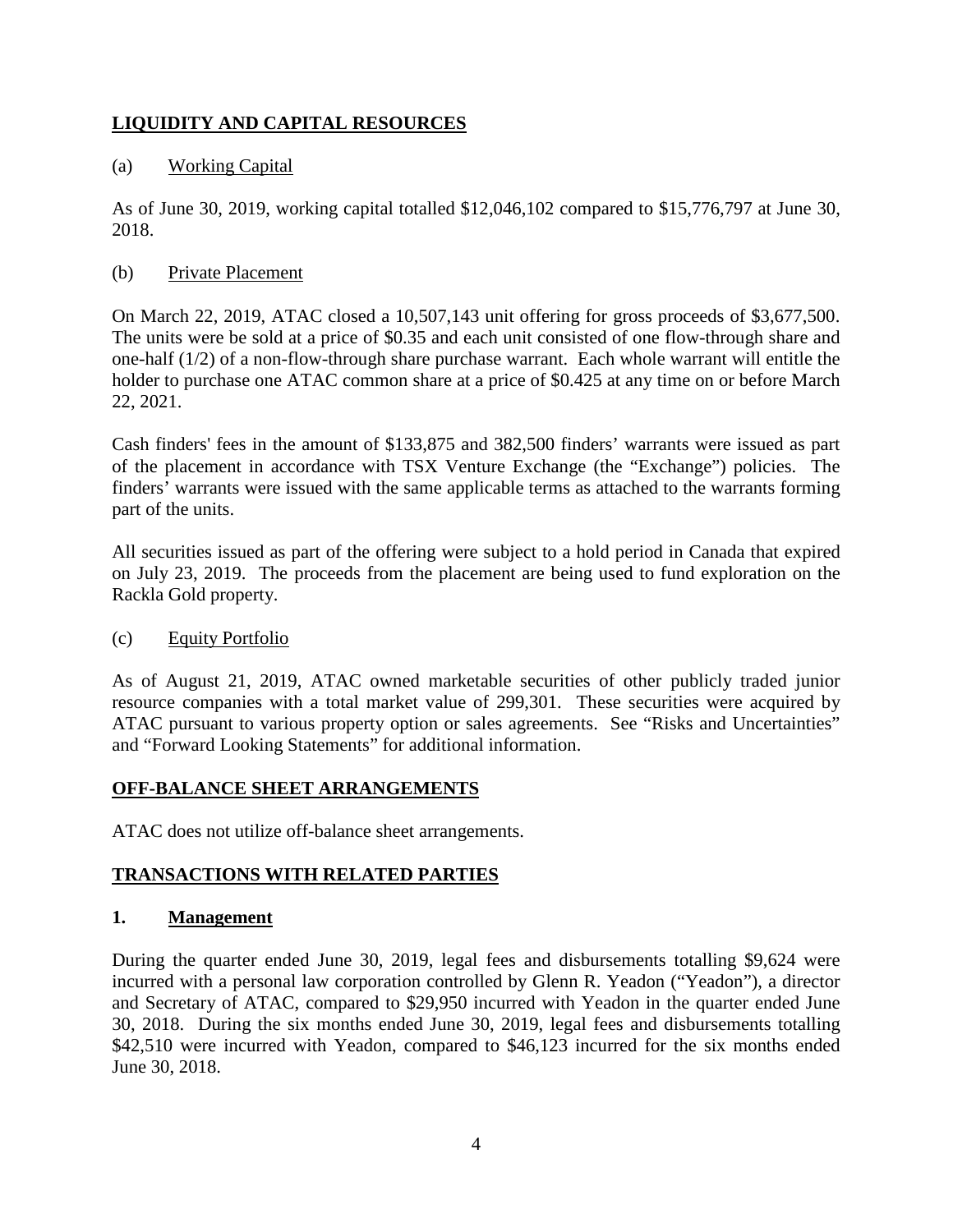During the three months ended June 30, 2019, \$11,700 in accounting fees were incurred with Donaldson Brohman Martin, Chartered Professional Accountants. During the three months ended June 30, 2018, \$10,500 in accounting fees were incurred with Donaldson Grassi, Chartered Professional Accounts, the previous firm providing accounting services to ATAC. Donaldson Grassi transitioned to Donaldson Brohman Martin effective January 31, 2019. Larry Donaldson, ATAC's Chief Financial Officer, was a partner in Donaldson Grassi and is now a principal in Donaldson Brohman Martin. During the six months ended June 30, 2019, accounting fees totalling \$21,700 were incurred with Donaldson Brohman Martin, compared to \$24,000 incurred with Donaldson Grassi for the six months ended June 30, 2018.

During the quarter ended June 30, 2019, consulting fees totalling \$10,500 were paid to Douglas O. Goss Professional Corporation ("Goss P.C."), a private company controlled by Douglas O. Goss, a director and the Chairman of ATAC, compared to \$10,500 paid to Goss P.C. during the quarter ended June 30, 2018. During the six months ended June 30, 2019, consulting fees totalling \$21,000 were paid to Goss P.C., compared to \$21,000 paid for the six months ended June 30, 2018.

During the quarter ended June 30, 2019, consulting fees totalling \$10,500 were paid to Ian Talbot ("Talbot"), ATAC's Chief Operating Officer compared to \$10,500 paid to Talbot in the quarter ended June 30, 2018. During the six months ended June 30, 2019, consulting fees totalling \$21,000 were paid to Talbot compared to \$21,000 incurred for the six months ended June 30, 2018.

During the quarter ended June 30, 2019, advisory fees totalling \$3,000 were paid to Bruce Kenway ("Kenway"), a director of ATAC, compared to \$3,000 paid to Kenway during the quarter ended June 30, 2018. During the six months ended June 30, 2019, advisory fees totalling \$6,000 were paid to Kenway, compared to \$6,000 paid for the six months ended June 30, 2018.

During the quarter ended June 30, 2019, no consulting fees were paid to Carvest Holdings Ltd. ("Carvest"), a private company controlled by Robert Carne, a director of ATAC, compared to \$1,015 paid to Carvest during the quarter ended June 30, 2018. During the six months ended June 30, 2019, consulting fees totalling \$580 were paid to Carvest, compared to \$2,175 incurred for the six months ended June 30, 2018.

During the quarter ended June 30, 2019, salary in the amount of \$56,308 was paid to Graham Downs ("Downs"), the President and Chief Executive Officer of ATAC, compared to salary in the amount of \$56,286 paid to Downs during the quarter ended June 30, 2018. During the six months ended June 30, 2019, salary in the amount of \$116,601 was paid to Downs, compared to \$116,419 paid for the six months ended June 30, 2018.

During the quarter ended June 30, 2019, salary in the amount of \$36,598 was paid to Matthew Keevil ("Keevil"), the Vice President of Corporate Affairs of ATAC, compared to salary in the amount of \$34,870 paid to Keevil during the quarter ended June 30, 2018. During the six months ended June 30, 2019, salary in the amount of \$72,396 was paid to Keevil, compared to \$46,493 paid for the six months ended June 30, 2018. Mr. Keevil's employment with ATAC commenced on March 3, 2018.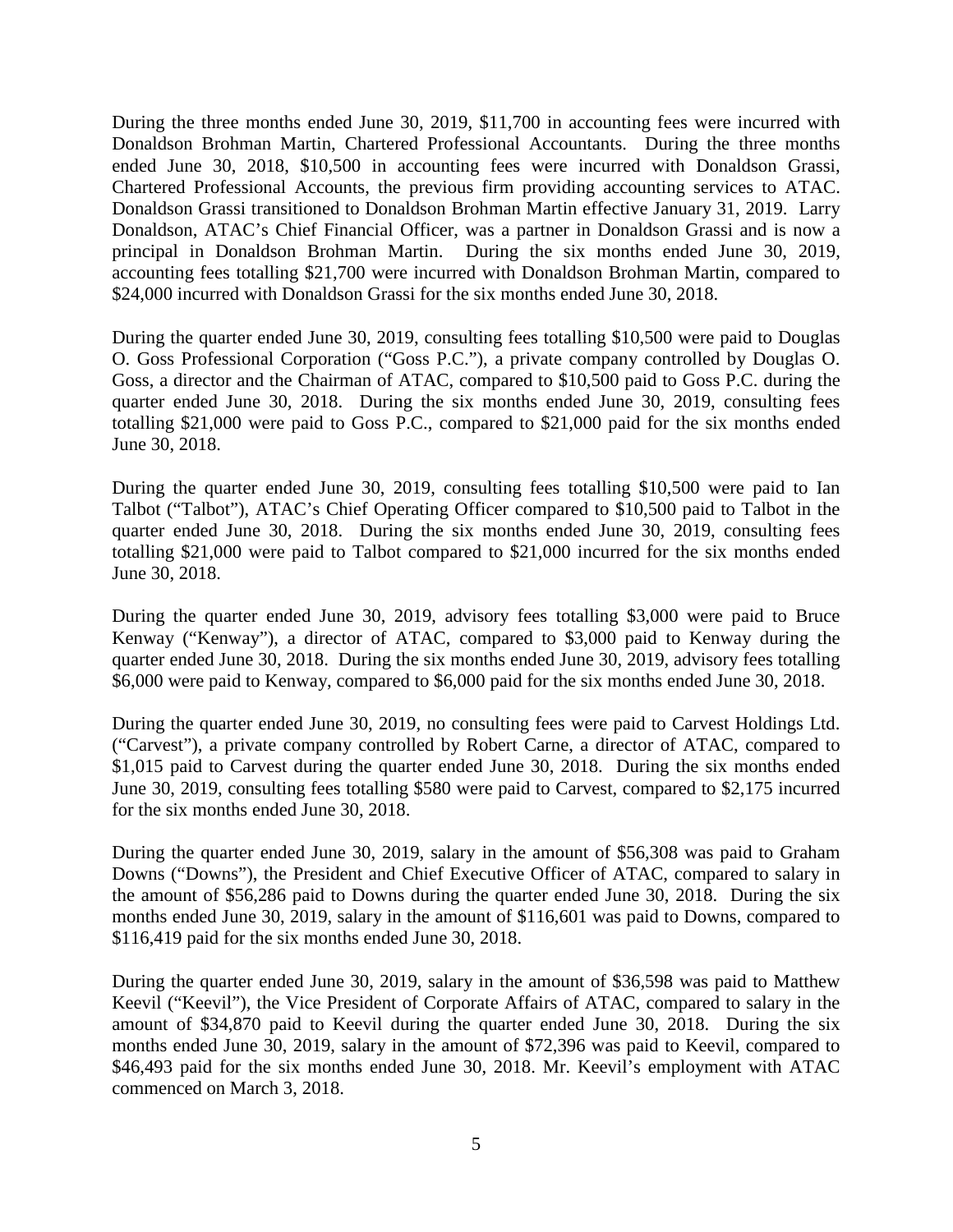### **2. Archer, Cathro & Associates (1981) Limited**

See "Subsequent Events" for additional information.

During the quarter ended June 30, 2019, \$377,063 in property location, acquisition, exploration, management, office rent and administration costs were billed by Archer, Cathro & Associates (1981) Limited ("Archer Cathro"), compared to \$809,560 billed by Archer Cathro for the quarter ended June 30, 2018. During the six months ended June 30, 2019, \$552,538 in property location, acquisition, exploration, management, office rent and administration costs were billed by Archer Cathro, compared to \$1,012,992 billed for the six months ended June 30, 2018.

Archer Cathro is a geological consulting firm with offices in Vancouver and Squamish, British Columbia and Whitehorse, Yukon. No Archer Cathro directors or partners are directors or employees of ATAC and none have at any time received any salary, bonuses or benefits directly from ATAC other than by way of incentive stock options as consultants. The partners and directors of Archer Cathro are compensated by ATAC indirectly through their respective interests in Archer Cathro. This indirect compensation depends on Archer Cathro's profitability and is highly variable based on the cyclical nature of the mineral exploration industry. Archer Cathro's profits are only partially derived from ATAC's exploration activities and are strongly influenced by the amount of work the consulting firm does on behalf of other companies and the capital outlays it must make to sustain its business.

Archer Cathro does not: (i) own any ATAC shares or warrants; or (ii) hold any interests or royalties relating to any of the ATAC mineral properties. The majority of the ATAC mineral properties are registered in the name of Archer Cathro and are held by Archer Cathro as bare trustee for ATAC under the terms of a trust indenture. In addition to holding legal title to mineral properties for ATAC, Archer Cathro provides the following administrative services related to the ATAC mineral properties: (i) mineral tenure management; (ii) the filing of annual assessment reports; and (iii) the management of land use approvals (exploration permits).

ATAC has no contractual obligation to use Archer Cathro's exploration or administrative services and Archer Cathro's continued engagement depends entirely upon the approval of the ATAC board of directors. Exploration and administrative activities conducted by Archer Cathro are designed and monitored by the senior management of ATAC and are approved by the ATAC board of directors. Formulation of exploration programs begins with a review of previous exploration results and assessment needs by management, who then instruct Archer Cathro geologists to prepare draft exploration programs and budgets, which are submitted to management for review and, where necessary, revised before final proposals are taken to the ATAC board of directors for consideration and approval.

The exploration and administrative fees paid by ATAC to Archer Cathro are based on a schedule of fees prepared by Archer Cathro and agreed to in advance by ATAC. These fees are periodically reviewed by Archer Cathro, ATAC management and independent members of ATAC board of directors to ensure that the fees are commercially competitive based on industry standard rates.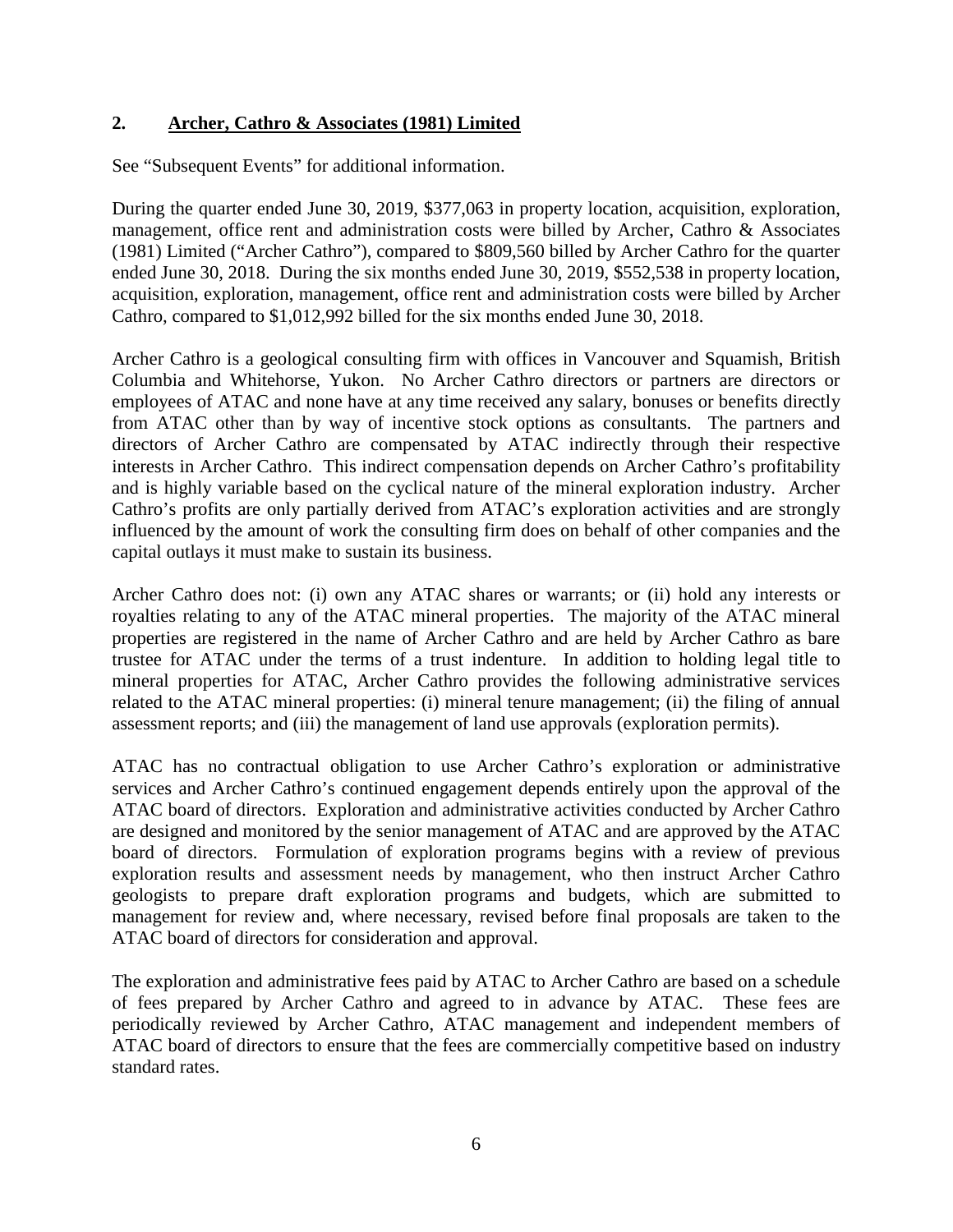Included in the fees paid to Archer Cathro for the three and six months ended June 30, 2019 is rent for furnished space in Archer Cathro's Vancouver office. Office rental fees are charged on a month-to-month basis with no ongoing contractual obligation on the part of ATAC to continue to occupy its current office space. The monthly office rental paid by ATAC amounts to less than 20% of Archer Cathro's monthly lease costs for its Vancouver office. The rental payment also allows ATAC to use space in Archer Cathro's Squamish office and its Whitehorse office, warehouse and storage compound, at no additional cost to ATAC.

The ongoing relationship between Archer Cathro and ATAC includes access by ATAC to Archer Cathro's proprietary exploration data base. This data base has been assembled by Archer Cathro over five decades of operation. ATAC does not pay Archer Cathro for access to the data base and it is made available to ATAC on a voluntary, goodwill basis by Archer Cathro. Archer Cathro is paid for the time its geologists spend researching the data, but it and its geologists do not receive any cash bonuses, shares or royalty interests as compensation for access to the data base or for the identification of attractive exploration targets that result from the data base research. Most of ATAC's current mineral properties were staked or acquired on the basis of research done by Archer Cathro geologists.

### **RISKS AND UNCERTAINTIES**

In conducting its business, ATAC faces a number of risks and uncertainties related to the mineral exploration industry. Some of these risk factors include risks associated with land title, exploration and development, government and environmental regulations, permits and licenses, competition, fluctuating metal prices, the requirement and ability to raise additional capital through future financings and price volatility of publicly traded securities.

(a) Title Risks

Although ATAC has exercised due diligence with respect to determining title to the properties in which it has a material interest, there is no guarantee that title to such properties will not be challenged or impugned. Third parties may have valid claims underlying portions of ATAC's interests. Its claims, permits or tenures may be subject to prior unregistered agreements or transfers or to native land claims. Title to the claims, permits or tenures comprising ATAC's properties may also be affected by undetected defects. If a title defect exists, it is possible that ATAC may lose all or part of its interest in the property to which such defect relates.

(b) Exploration and Development

Resource exploration and development is a highly speculative business, characterized by a number of significant risks including, but not limited to, unprofitable efforts resulting not only from the failure to discover mineral deposits but also from finding mineral deposits that, though present, are insufficient in quantity and quality to return a profit from production.

(c) Environmental Regulations, Permits and Licenses

ATAC's operations may be subject to environmental regulations promulgated by government agencies from time to time. Environmental legislation provides for restrictions and prohibitions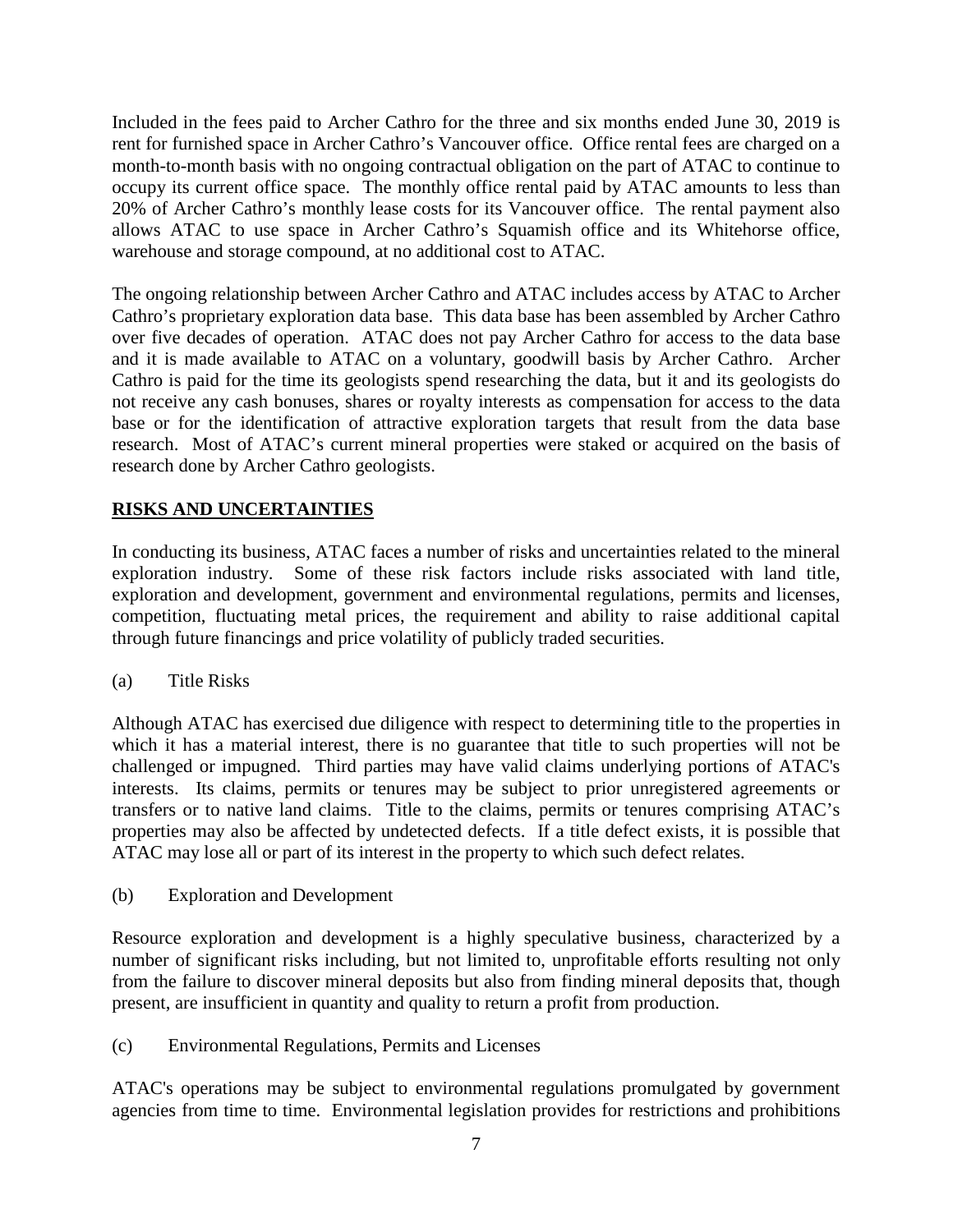on spills, releases or emissions of various substances produced in association with certain mining industry operations, such as seepage from tailings disposal areas that would result in environmental pollution. A breach of such legislation may result in the imposition of fines and penalties. In addition, certain types of operations require the submission and approval of environmental impact assessments. Environmental legislation is evolving in a manner that means standards are stricter, and enforcement, fines and penalties for noncompliance are more stringent.

## (d) Competition

The mineral exploration industry is intensely competitive in all its phases, and ATAC competes with other companies that have greater financial and technical resources. Competition could adversely affect ATAC's ability to acquire suitable properties or prospects in the future.

# (e) Fluctuating Metal Prices

Factors beyond the control of ATAC have a direct effect on global metal prices, which have fluctuated widely, particularly in recent years. Consequently, the economic viability of any of ATAC's exploration projects and ATAC's ability to finance the development of its projects cannot be accurately predicted and may be adversely affected by fluctuations in metal prices.

## (f) Future Financings

ATAC's continued operation will be dependent in part upon its ability to generate operating revenues and to procure additional financing. To date, ATAC has done so through equity financing.

Fluctuations of global equity markets can have a direct effect on the ability of exploration companies, including ATAC, to finance project acquisition and development through the equity markets. There can be no assurance that funds from ATAC's current income sources can be generated or that other forms of financing can be obtained at a future date. Failure to obtain additional financing on a timely basis may cause ATAC to postpone exploration or development plans, forfeit rights in some or all of the properties or joint ventures, or reduce or terminate some or all of the operations.

(g) Price Volatility of Publicly Traded Securities

During the past year, base metals prices have fluctuated, although precious metal prices have improved. Mineral exploration activities remain at relatively low levels and global investors remain reluctant to make large investments in the securities of junior exploration companies. There can be no assurance that market prices for securities of mineral exploration companies will improve significantly in the short or intermediate term.

# **CRITICAL ACCOUNTING ESTIMATES AND FINANCIAL INSTRUMENTS**

ATAC prepares its financial statements in conformity with IFRS. ATAC lists its significant accounting policies and its financial instruments in Notes 2 and 15 respectively, to its annual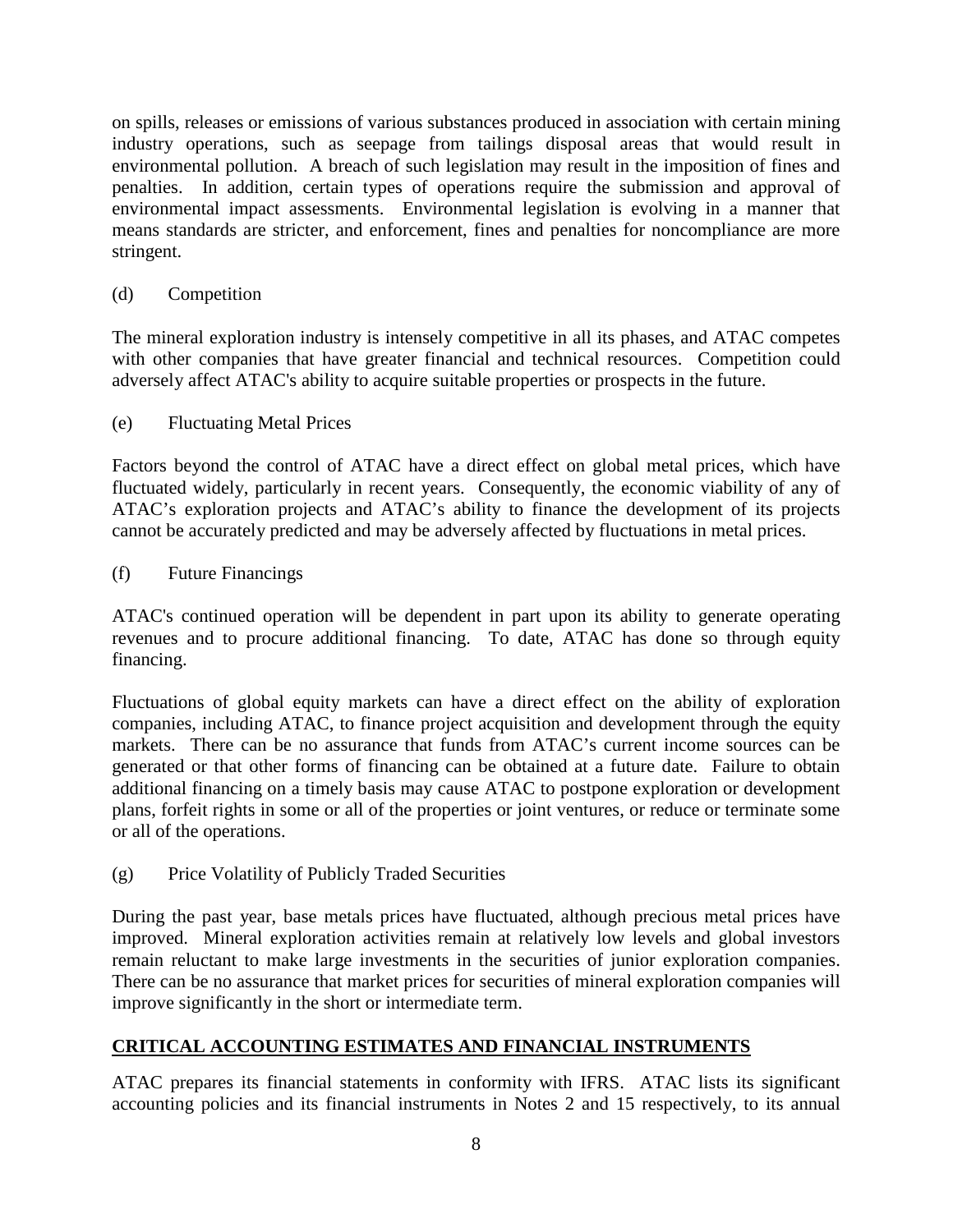audited consolidated financial statements for the twelve months ended December 31, 2018. Of the accounting policies, ATAC considers the following policy to be the most critical to the reader's full understanding and evaluation of ATAC's reported financial results.

### Deferred Exploration Costs

ATAC is in the exploration stage with respect to its investment in natural resource properties and accordingly follows the practice of capitalizing all costs related to each exploration project, until such time as the project is put into commercial production, sold or abandoned. Management reviews capitalized costs on its mineral properties for signs of impairment both quarterly and annually and will recognize impairment in value based upon current exploration results and upon management's assessment of the future probability of profitable revenues from production on the property or proceeds from the sale or option of the property.

# **MANAGEMENT AND BOARD OF DIRECTORS**

See "Subsequent Events" for additional information.

## **INVESTOR RELATIONS**

All investor relations functions are performed by ATAC management and employees.

# **EXPLORATION AND PROPERTY TRANSACTIONS**

The primary focus of ATAC is the exploration and development of the Rackla Gold property. Although no longer considered core business assets, ATAC continues to hold interests in a number of other mineral properties outside of the Rackla Gold property.

## **1. Rackla Gold Property**

ATAC's Rackla Gold property is located in the Mayo Mining District of central Yukon. The approximate centre of the project area is 100 km northeast of Keno City. The Rackla Gold property area is comprised of 8,739 mineral claims and covers an east-west extending land package approximately 185 km long by 15 km wide and covers an area of approximately 1,700 km<sup>2</sup>. ATAC has acquired the claims through its own staking for the purpose of covering the projected extensions of the favourable geology underlying the Rackla Gold property.

The Rackla Gold property lies within a zone of regional-scale thrust faults, which imbricate basinal sediments and platform carbonate rocks. The thrust panel that contains the Rackla Gold property approximately straddles the boundary between the Selwyn Basin and the Mackenzie Platform and contains units belonging to both tectonic elements. ATAC has carried out a comprehensive geochemical sampling and prospecting program over most of the property to evaluate areas of future exploration focus.

From east to west, the Rackla Gold property has been divided into three separate project areas: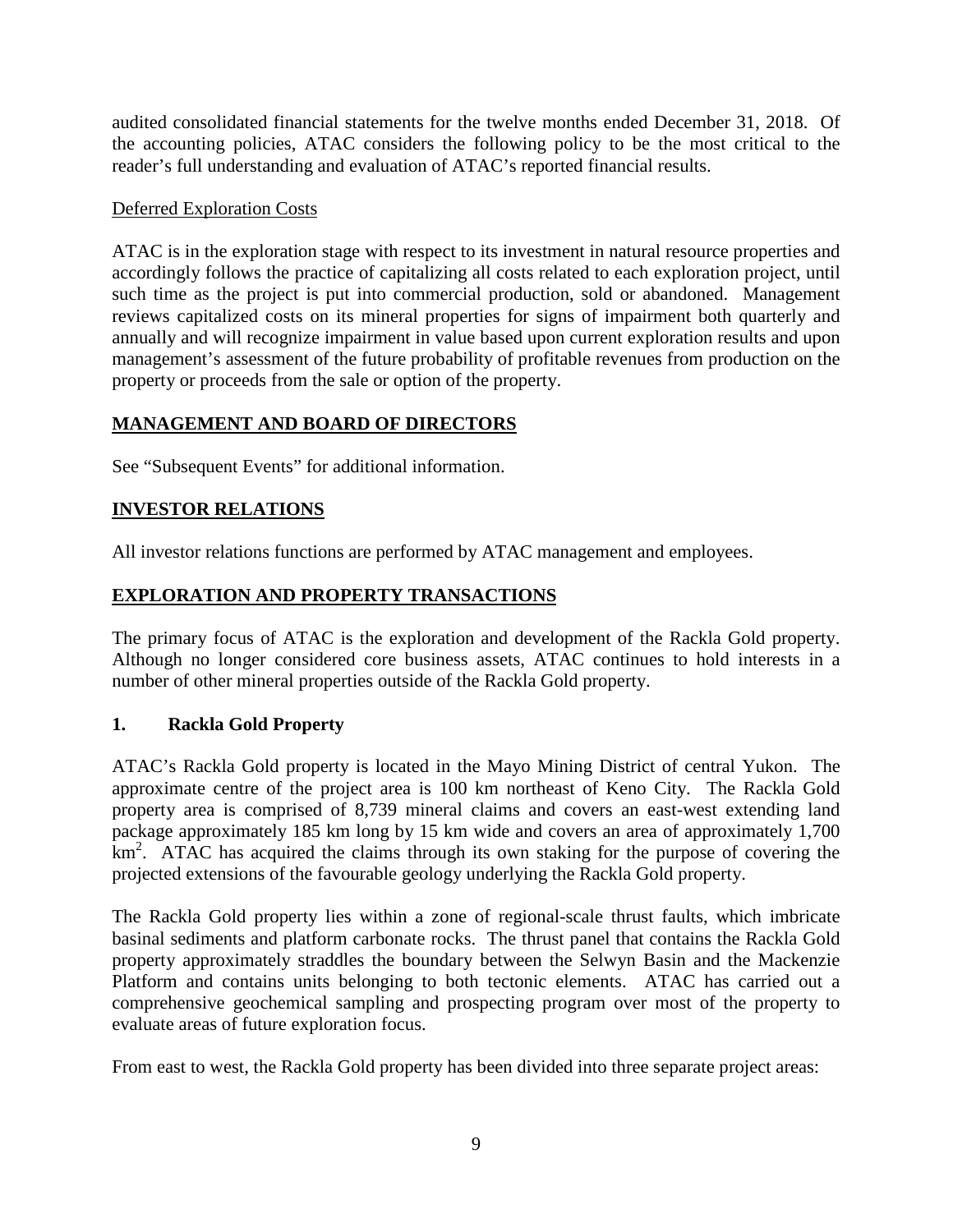- (i) the Osiris project, which hosts the Conrad, Osiris, Sunrise and Ibis Carlin-type gold zones;
- (ii) the Orion project, the subject of a recently terminated earn-in agreement with Barrick Gold Corp. ("Barrick"); and
- (iii) the Rau project, which hosts the Tiger Gold Deposit and other intrusive-related precious and base metals exploration targets.

Each of the three projects is discussed below.

The gold mineralization identified to date in both the Osiris and Orion project areas is generally characterized by fine-grained pyrite, realgar and orpiment which appear to be the primary minerals associated with gold. The mineralization predominately occurs in limestone and turbidite deposits characteristic of an offshore sedimentary environment. The mineralogy, chemistry and geological setting of both the Osiris and Orion project areas are characteristic of Carlin-type mineralization.

### **(a) Osiris Project**

The Osiris project is located at the eastern end of the Rackla Gold property. Gold mineralization in the Osiris project area was first discovered in July of 2010 at the Osiris gold showing. Since 2010, four mineralized zones have been identified within the Osiris property area: (i) Osiris; (ii) Ibis; (iii) Conrad; and (iv) Sunrise. No exploration is proposed for the Osiris Project in 2019.

A brief summary of each of the four zones is presented below:

(i) Osiris Zone

Gold mineralization at the Osiris Zone is hosted by Neoproterozoic carbonate rocks that are folded into a southerly plunging anticline. Mineralization occurs in the form of narrow stylolites, stockworks and disseminations of fine grained pyrite associated with realgar and orpiment (both are arsenic sulphide minerals) accompanied by decarbonitization, silicification and peripheral calcite flooding. The discovery mineralization has been traced for an 800 m strike length on both limbs of the fold.

Drill campaigns from 2010 through 2018 included a total of 67 holes (17,959 m) and tested stratigraphy along the steeply dipping west limb of the anticline as well as near-surface mineralization in the gently south-dipping east limb.

(ii) Ibis Zone

The Ibis Zone is located approximately 500 m southwest of the Osiris Zone. Gold mineralization here is stratabound and is localized in the same southerly plunging anticlinal structural setting that hosts the Osiris Zone. The style of mineralization in the two zones is very similar, with the best gold grades occurring at or near the contact between silty limestone and overlying dolostone. The axial crest of the anticline contains the widest and best mineralized intervals.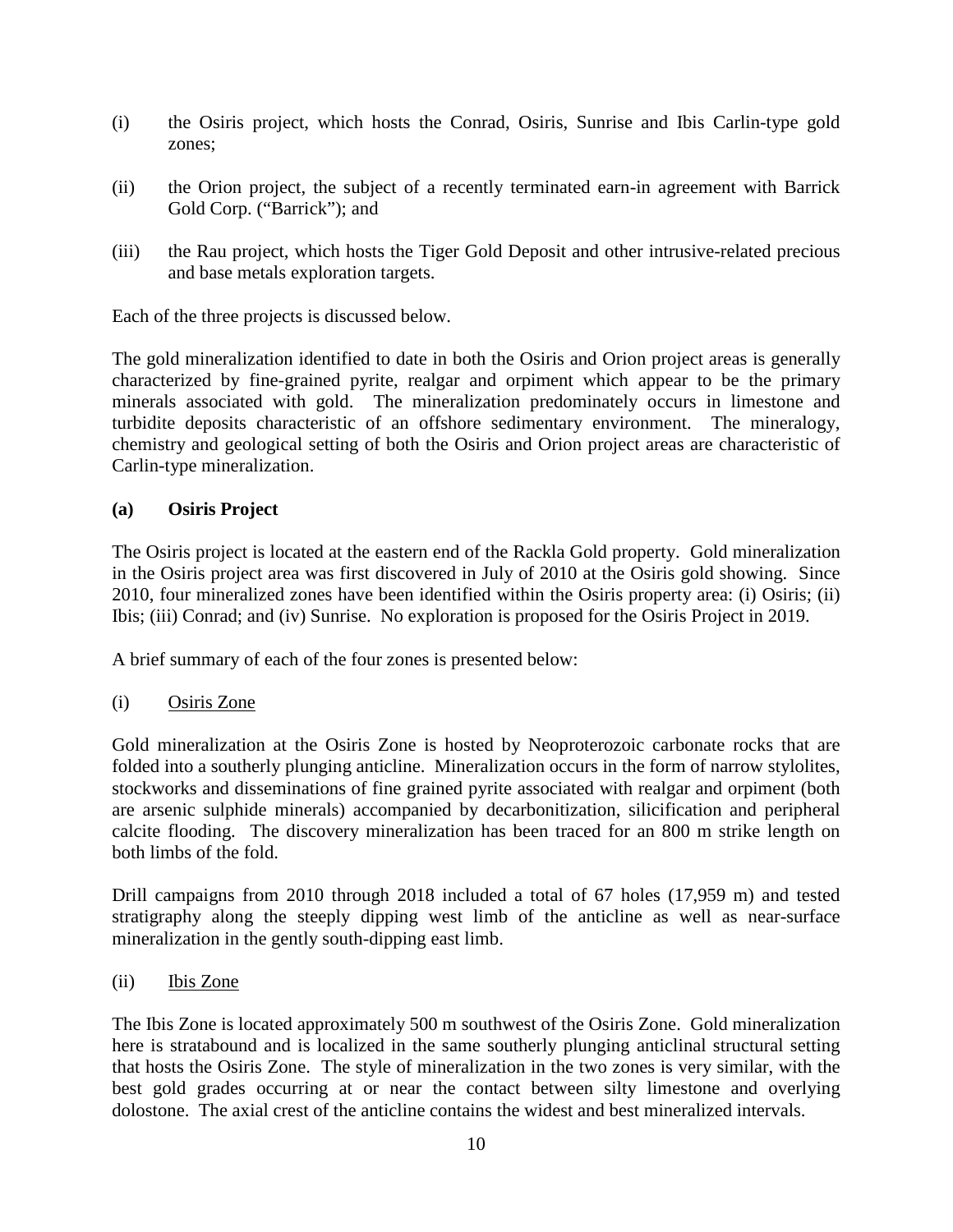Drilling to the end of 2016 included a total of 26 holes (6,574 m) and mineralization has been intersected over an unfolded strike length of 200 m to the current maximum depth of 400 m below surface. The mineralized area remains open to expansion at depth. Two soil geochemical anomalies located to the east and west of the currently drilled areas have not been fully-tested. No diamond drilling was completed at Ibis in 2017 or 2018.

### (iii) Conrad Zone

The Conrad Zone is the most advanced zone within the Osiris project area. By the end of 2018, a total of 54,608 m of drilling in 134 holes had been completed.

Carlin-type mineralization at the Conrad Zone is contained within three structural and stratigraphic settings. In the Conrad Upper Zone, gold mineralization occurs along the stratigraphic contact between limestone and an overlying pyritic siltstone cap unit with the thickest mineralization occurring along the crest of an anticlinal fold. The Upper Zone has been continuously traced by shallow drilling over a strike length of 800 m. Mineralization in the Upper Zone remains open along strike.

Mineralization at the Conrad Middle and Lower Zones is characterized by strong alteration and mineralization proximal to a laterally extensive, near vertical siltstone-limestone contact. Only 300 m of the presently known 800 m long favourable siltstone-limestone contact has been tested in the Middle Zone. Only one hole tested at depth defines the Lower Zone. Mineralization in the Middle and Lower Zones remains open along strike and at depth.

Drilling at the Conrad Zone in 2017 was focused on targeting cross-faults, including the 350 and 650-850 Faults that are thought to be part of the hydrothermal plumbing system that introduced gold mineralization into Conrad. Results of the drilling completed to date suggest that both the 350 and 650-850 Faults play a significant role in the mineralizing system at Conrad.

Drilling at the Conrad Zone in 2018 targeted the 650-850 fault corridor where structurally controlled high-grade gold, associated with brittle faulting, was identified in a siliciclastic unit that returned values including 12.50 m of 20.78 g/t gold in OS-17-238. The 2018 Conrad program successfully identified new high-grade gold mineralization within, and adjacent to the pit constrained mineralization outlined in ATAC's 2018 initial Osiris Resource Estimate. The 2018 drilling extended near-surface mineralization along the 650-850 fault corridor 150 m to the east and 80 m to the north.

Additionally, step-out hole OS-18-262 also extended the Conrad Middle zone mineralization 90 m to the east with an intersection of 23.59 m of 9.50 g/t gold, demonstrating the high-grade expansion potential at the siliciclastic-limestone contact.

(iv) Sunrise Zone

The Sunrise Zone is located 300 m east of the Osiris anticline hinge zone. Since the original discovery of the zone in 2012, a total of 8,407 m of drilling in 34 holes had been completed to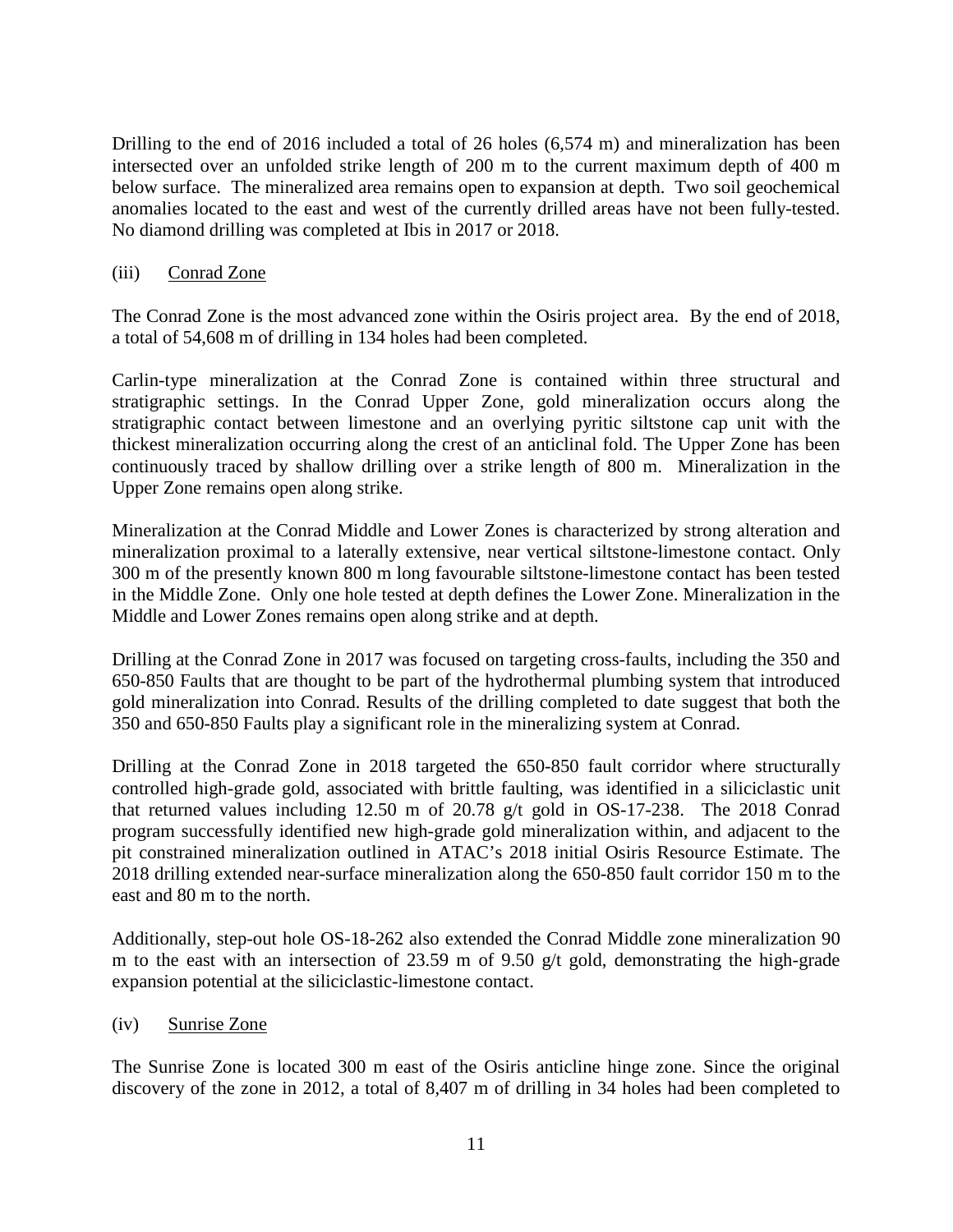the end of 2018. Gold mineralization at Sunrise occurs as a structurally-controlled fracture network paralleling the Sunrise Fault.

The mineralization at the Sunrise Deposit was expanded as a result of the five diamond drill holes (1,753 m) completed in 2018. OS-18-273 was drilled beneath hole OS-17-249 and returned 26.70 m of 12.95 g/t gold. This hole extended mineralization an additional 70 m and is one of the highest grade intervals drilled at Sunrise to date.

### 2018 Osiris Project RAB Discovery

Two rotary air blast ("RAB") drill holes were completed late in the 2018 exploration season targeting an untested gold anomaly located approximately 1 km southwest of Conrad where prospecting grab samples in 2010 contained 2.51 g/t gold and 2.34 g/t gold. These two holes, fanned off a single drill pad, intersected 1.53 m of 3.05 g/t gold (OSR-18-01 ) and 6.10 m of 3.38 g/t gold (OSR-18-002) from surface bedrock. This work highlighted the potential for additional discoveries of Carlin-style gold mineralization on the Osiris Project.

See ATAC's website [\(www.atacresources.com\)](http://www.atacresources.com/) for Osiris Project drill results and figures.

### 2018 Mineral Resource Estimate

On June 18, 2018, ATAC issued a summary of an independent National Instrument 43-101 Technical Report entitled ["Technical Report and Estimate of Mineral Resources for the Osiris](http://www.atacresources.com/assets/img/Osiris_Resource_Estimate_and_Technical_Report_2018.pdf)  [Project, Yukon, Canada"](http://www.atacresources.com/assets/img/Osiris_Resource_Estimate_and_Technical_Report_2018.pdf) (the "Osiris Report"). The Osiris Report was prepared by S. Ristorcelli, C.P.G., of Mine Development Associates ("MDA"), P. Ronning, P.Eng., of New Caledonian Geological Consulting, C. Martin, C.Eng., of Blue Coast Metallurgy Ltd., and O. Christensen, C.P.G., of Hardrock Mineral Exploration Inc., all of whom are independent Qualified Persons as defined in National Instrument 43-101. The Osiris Report was filed on SEDAR on July 11, 2018 and can be viewed at [www.sedar.com](http://www.sedar.com/) under the ATAC profile or on ATAC's website at [www.atacresources.com.](http://www.atacresources.com/)

A summary of results from the Mineral Resource as contained in the Osiris Report is presented below:

### **Osiris Project Resource Highlights:**

- Inferred Mineral Resource of 1,685,000 ounces gold at an average grade of 4.23 g/t (in 12.4 Mt), including a pit-constrained Mineral Resource containing 1,055,000 ounces of gold at 4.08 g/t (in 8.0 Mt);
- Globally competitive discovery cost of CDN \$32/oz of gold\*; and
- All zones outcrop at surface and remain open in multiple directions.
- \* *Discovery costs were calculated using a cumulative exploration cost for the Osiris Project of \$53,168,791. Costs included drilling, helicopter, assays, labour, fixed wing, camp costs, fuel, general camp consumables and winter office work. Globally competitive discovery costs referenced from MinEx Consulting - Technical presentation to the Melbourne Branch of the AusIMM 7th June 2016.*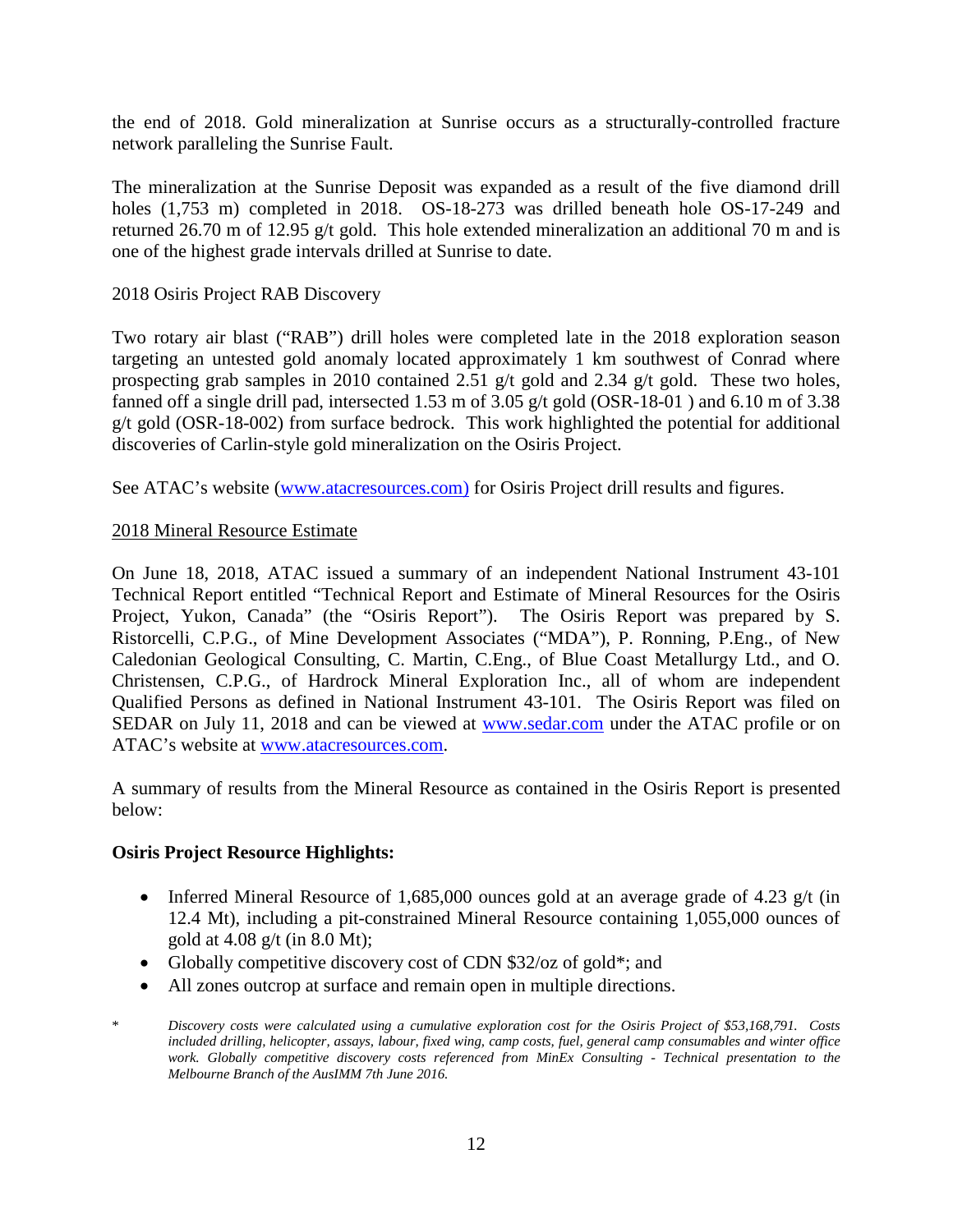|                 | a ovul ameve e vul stamen ul evodove vo asoviminov isvemanti |               |                       |           |
|-----------------|--------------------------------------------------------------|---------------|-----------------------|-----------|
|                 | Gold<br>$Cut-$<br>Off                                        | <b>Tonnes</b> | Grade<br>(Au)<br>g/t) | Gold (oz) |
| Pit-Constrained | $1.30$ g/t                                                   | 8,045,000     | 4.08                  | 1,055,000 |
| Underground-    | $2.60$ g/t                                                   | 4,335,000     | 4.52                  | 630,000   |
| Constrained     |                                                              |               |                       |           |
| <b>TOTAL</b>    |                                                              | 12,380,000    | 4.23                  | 1,685,000 |

**Osiris Project – Total Inferred Mineral Resource Estimate Summary**<sup>1,2</sup>

CIM definition standards were used for the Mineral Resource. The Qualified Person is Steven Ristorcelli, C.P.G. of MDA.<br>Numbers may not add due to rounding. Mineral resources that are not mineral reserves do not have demon *economic viability.* 

Each of the Conrad, Sunrise, Osiris and Ibis Zones are included in the resource estimate and occur as replacement bodies with both structural and stratigraphic control. All zones are open in multiple directions. Please see the table below for resources by zone.

|                                                                            | <b>Tonnes</b> | Grade (Au g/t) | Gold (oz) |  |  |
|----------------------------------------------------------------------------|---------------|----------------|-----------|--|--|
| <b>Pit-Constrained</b> $(1.30 \text{ g/t} \text{ gold cut-off})$           |               |                |           |  |  |
| Conrad                                                                     | 6,487,000     | 4.00           | 835,000   |  |  |
| Osiris                                                                     | 474,000       | 4.61           | 70,000    |  |  |
| Sunrise                                                                    | 309,000       | 4.23           | 42,000    |  |  |
| Ibis                                                                       | 775,000       | 4.35           | 108,000   |  |  |
| <b>Total Pit-Constrained</b>                                               | 8,045,000     | 4.08           | 1,055,000 |  |  |
| <b>Underground – Constrained</b> $(2.60 \text{ g/t} \text{ gold cut-off})$ |               |                |           |  |  |
| Conrad                                                                     | 3,174,000     | 4.46           | 455,000   |  |  |
| Osiris                                                                     | 427,000       | 3.79           | 52,000    |  |  |
| Sunrise                                                                    | 531,000       | 5.53           | 95,000    |  |  |
| Ibis                                                                       | 203,000       | 4.27           | 28,000    |  |  |
| <b>Total Underground- Constrained</b>                                      | 4,335,000     | 4.52           | 630,000   |  |  |
| <b>TOTAL</b>                                                               | 12,380,000    | 4.23           | 1,685,000 |  |  |

### **Osiris Project - Total Inferred Mineral Resources by Zone**<sup>1, 2</sup>

CIM definition standards were used for the Mineral Resource. The Qualified Person is Steven Ristorcelli, C.P.G.of MDA.<br>Numbers may not add due to rounding. Mineral resources that are not mineral reserves do not have demons *economic viability.* 

#### **Resource Methodology**

The Mineral Resource estimate contained in the Osiris Report is based on diamond drilling completed at the Osiris Project between 2010 and 2017. Data analysis, domain modeling, grade interpolation and classification were undertaken by Steven Ristorcelli, C.P.G. of MDA. The estimate was prepared using 238 diamond drill holes totalling 78,614 m.

Explicitly modelled gold domains were interpreted using wire frames of the geological model as a guide. In each of the Conrad, Sunrise, Osiris, and Ibis Zones, both high and low grade gold domains were modeled. The grade ranges for the domains were defined separately for each zone based on population breaks for gold on cumulative probability plots and each domain represents distinct and unique geological and mineralogical characteristics. Outliers within each domain were capped prior to three metre down-hole compositing.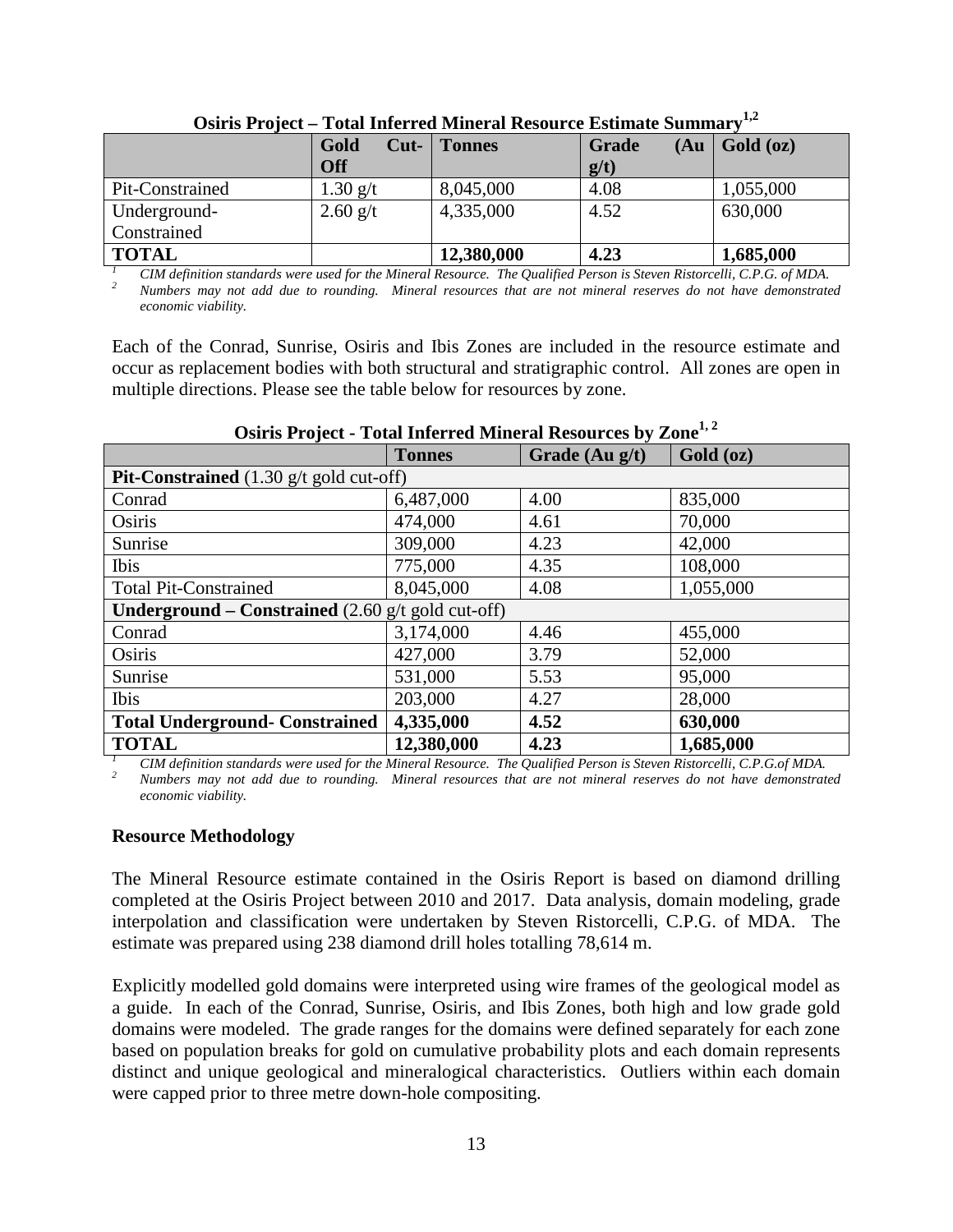Gold grades were estimated into the block model using inverse distance to the third power. Separate estimations using polygonal, nearest neighbor, and ordinary kriging were also completed for validation purposes.

For reporting purposes, technical and economic factors likely to influence the "reasonable prospects for eventual economic extraction" were evaluated by running a series of pit and minestope optimizations at variable gold prices, mining costs, processing costs, and anticipated metallurgical recoveries.

MDA reports resources at cut-offs that are reasonable for deposits like those at Osiris, given anticipated mining methods and processing costs. A gold price of US\$1400 per ounce was used to determine the cut-off grades. Tables showing the pit-constrained and underground Mineral Resources at varying cut-off grades are presented below.

#### **Osiris Project – Total Inferred Pit-Constrained Mineral Resources at Varying Cut-Off Grades1,2**

| .                    |               |                  |           |  |
|----------------------|---------------|------------------|-----------|--|
| Gold Cut-Off $(g/t)$ | <b>Tonnes</b> | Grade $(Au g/t)$ | Gold (oz) |  |
| 1.00                 | 9,091,000     | 3.74             | 1,094,000 |  |
| 1.20                 | 8,370,000     | 3.97             | 1,069,000 |  |
| 1.30                 | 8,045,000     | 4.08             | 1,055,000 |  |
| 1.40                 | 7,740,000     | 4.19             | 1,043,000 |  |
| 1.60                 | 7,115,000     | 4.42             | 1,012,000 |  |
| 2.00                 | 6,030,000     | 4.90             | 949,000   |  |
| 2.50                 | 4,885,000     | 5.53             | 868,000   |  |

### **Osiris Project – Total Inferred Underground-Constrained Mineral Resources at Varying Cut-Off Grades1,2**

| Gold Cut-Off $(g/t)$ | <b>Tonnes</b> | Grade $(Au g/t)$ | Gold (oz) |
|----------------------|---------------|------------------|-----------|
| 2.00                 | 6,337,000     | 3.81             | 776,000   |
| 2.30                 | 5,223,000     | 4.16             | 699,000   |
| 2.50                 | 4,612,000     | 4.40             | 652,000   |
| 2.60                 | 4,335,000     | 4.52             | 630,000   |
| 2.70                 | 4,076,000     | 4.63             | 607,000   |
| 3.00                 | 3,392,000     | 4.99             | 545,000   |

<sup>1</sup> CIM definition standards were used for the Mineral Resource. The Qualified Person is Steven Ristorcelli, C.P.G. of MDA.<br><sup>2</sup> Numbers may not add due to rounding. Mineral resources that are not mineral reserves do not h *economic viability.* 

## **(b) Orion Project**

The Orion project covers an area of 780 km<sup>2</sup> and occupies the central third of the Rackla Gold property. The project hosts the 18 km² Anubis cluster and contains the Orion and Anubis gold Zones. Geochemical anomalies occur in clusters in the Orion project area along a regional scale northwest-trending fault system. Trenching and geochemical sampling has outlined a cumulative 8 km strike length of anomalous and potentially mineralized fault structure with well developed, gold bearing Carlin-type hydrothermal alteration in adjacent rocks.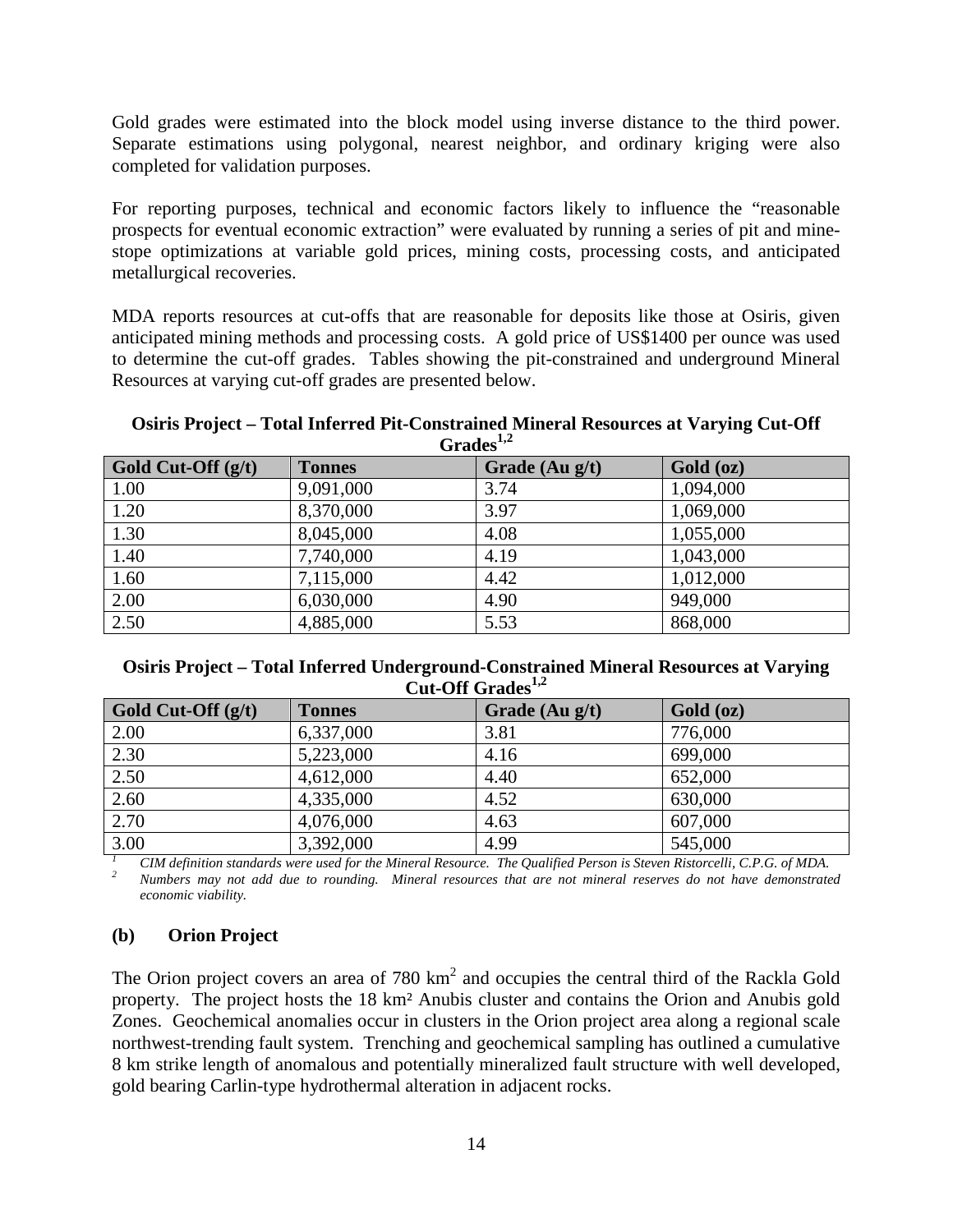A total of nine priority exploration targets have been identified within the Orion project area, namely, the Anubis, Ana, Hydra, Draco, Dorado, Orion, Zodiac, Columba and Corona showings.

### Barrick Earn-In and Joint Venture

Under the terms of an earn-in agreement dated April 7, 2017 and amended October 3, 2018, (the "Option Agreement") ATAC granted Barrick a two-staged option to acquire up to a 70% interest in the Orion project. Stage 1 of the earn-in required Barrick to incur exploration expenditures of \$35-million over five years to acquire a 60% interest in the project, including a guaranteed exploration commitment of \$10 million over the first three years.

The Option Agreement was terminated by Barrick on December 10, 2018 following the expenditure of \$10 million. Barrick did not acquire any interest in the property under the Option Agreement.

### 2018 Orion Exploration

The 2018 field program was funded and directed by Barrick and included 7,410 m of diamond drilling in 16 holes over a 15  $km^2$  target area. Exploration focused mainly within the Anubis fault corridor. The 2018 drill program was designed to test three high-level target concepts as set out below:

(i) Drilling of the Anubis Fault

ATAC's surface exploration had previously identified high-grade gold mineralization on the Anubis Fault at the discovery showing, including outcrop grab samples grading 139 g/t gold and 125 g/t gold. Drilling along 400 m of the fault in 2012 and 2016 intersected 19.85 g/t gold over 8.51 m (AN-12-001), and 2.75 g/t gold over 61.29 m (AN-16-010), respectively. Mapping and geological modelling suggest the Anubis Fault extends for at least 5.3 km.

In 2018, four widely-spaced drill holes tested the Anubis Fault and identified high-grade gold mineralization along a 2.5 km strike length. Targeting at depth indicates that gold mineralization extends down the fault for at least 535 m. The majority of the structure has yet to be systematically explored. Results from the four drill holes in 2018 are set out in the following table: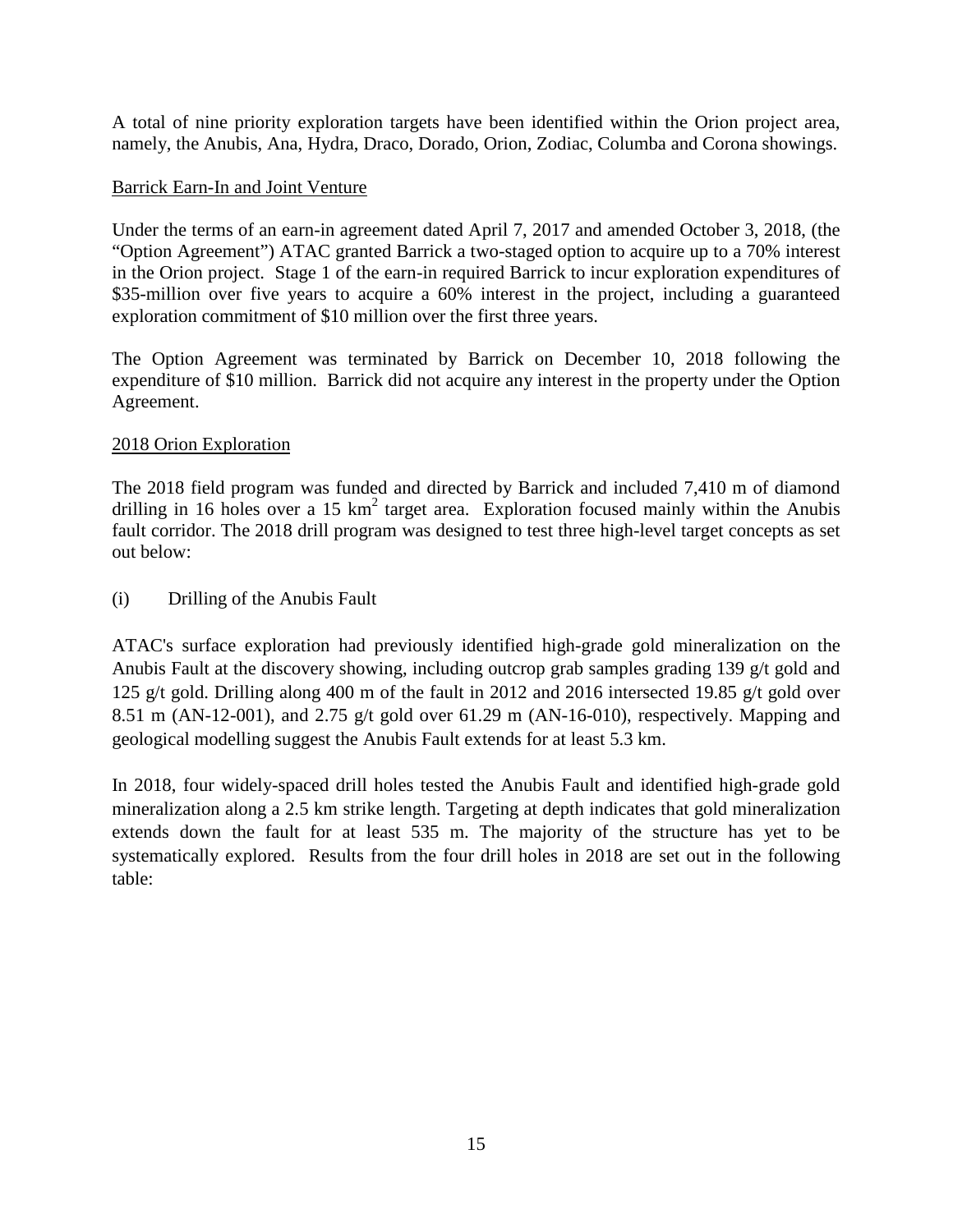|                   | From   | <b>To</b> | Interval* | Gold  |
|-------------------|--------|-----------|-----------|-------|
| <b>Drill Hole</b> | (m)    | (m)       | (m)       | (g/t) |
| <b>BDO-18-008</b> | 509.84 | 514.50    | 4.66      | 6.95  |
| incl.             | 511.45 | 513.08    | 1.63      | 15.95 |
|                   |        |           |           |       |
| <b>BDO-18-017</b> | 361.80 | 369.41    | 7.61      | 10.48 |
| incl.             | 361.80 | 363.32    | 1.52      | 28.00 |
| and incl.         | 367.89 | 369.41    | 1.52      | 13.55 |
|                   |        |           |           |       |
| <b>BDO-18-018</b> | 166.73 | 177.46    | 10.73     | 7.20  |
| incl.             | 169.77 | 171.50    | 1.73      | 13.15 |
|                   |        |           |           |       |
| <b>BDO-18-019</b> | 135.94 | 138.72    | 2.78      | 9.49  |

### **2018 Anubis Fault Drill Results**

*\* The reported intersections are drilled thicknesses and are believed to represent approximately 70-100% true width.*

BDO-18-008 was drilled towards the southwest targeting the Anubis Fault plane at depth below AN-12-001. This hole intersected 4.66 m of 6.95 g/t gold including 1.63 m of 15.95 g/t gold within sheared, weakly silicified mudstone approximately 535 m down dip of AN-12-001. The step-out represents the deepest intersection of mineralization to date on the Orion Project.

BDO-18-017 intersected 7.61 m of 10.48 g/t gold within a broader 70 m wide interval of intermittently sheared and altered mudstone in the hanging wall of the Anubis Fault. This mineralized interval is a 390 m undercut of mineralization intersected in AN-12-001.

BDO-18-018 targeted shallow mineralization along the Anubis Fault 285 m east of AN-12-001. This hole intersected 10.73 m of 7.20 g/t gold within a decalcified and silicified interval of calcareous mudstone.

BDO-18-019 tested the Anubis Fault 2.3 km northwest of AN-12-001 beneath the Dorado target, where hand pit samples collected in 2013 returned 4.64 g/t gold and 3.98 g/t gold. This hole intersected 2.78 m of 9.49 g/t gold within strongly sheared mudstone approximately 170 m down dip of the mineralized pit samples.

(ii) Drilling of Structural Intersections

Geological modelling of data collected during the 2017 stratigraphic drill campaign identified three faults that were all projected to intersect with the Anubis Fault in proximity to favourable stratigraphy.

Holes BDO-18-005, 006, 007, 009, 011, 015, 016 and 020 were drilled targeting these areas. None of these eight drill holes intersected the modelled structural targets. Moderate to intense alteration and pathfinder element response was encountered in several of these holes providing evidence for hydrothermal fluid transport in the area, however, no significant gold mineralization was intersected.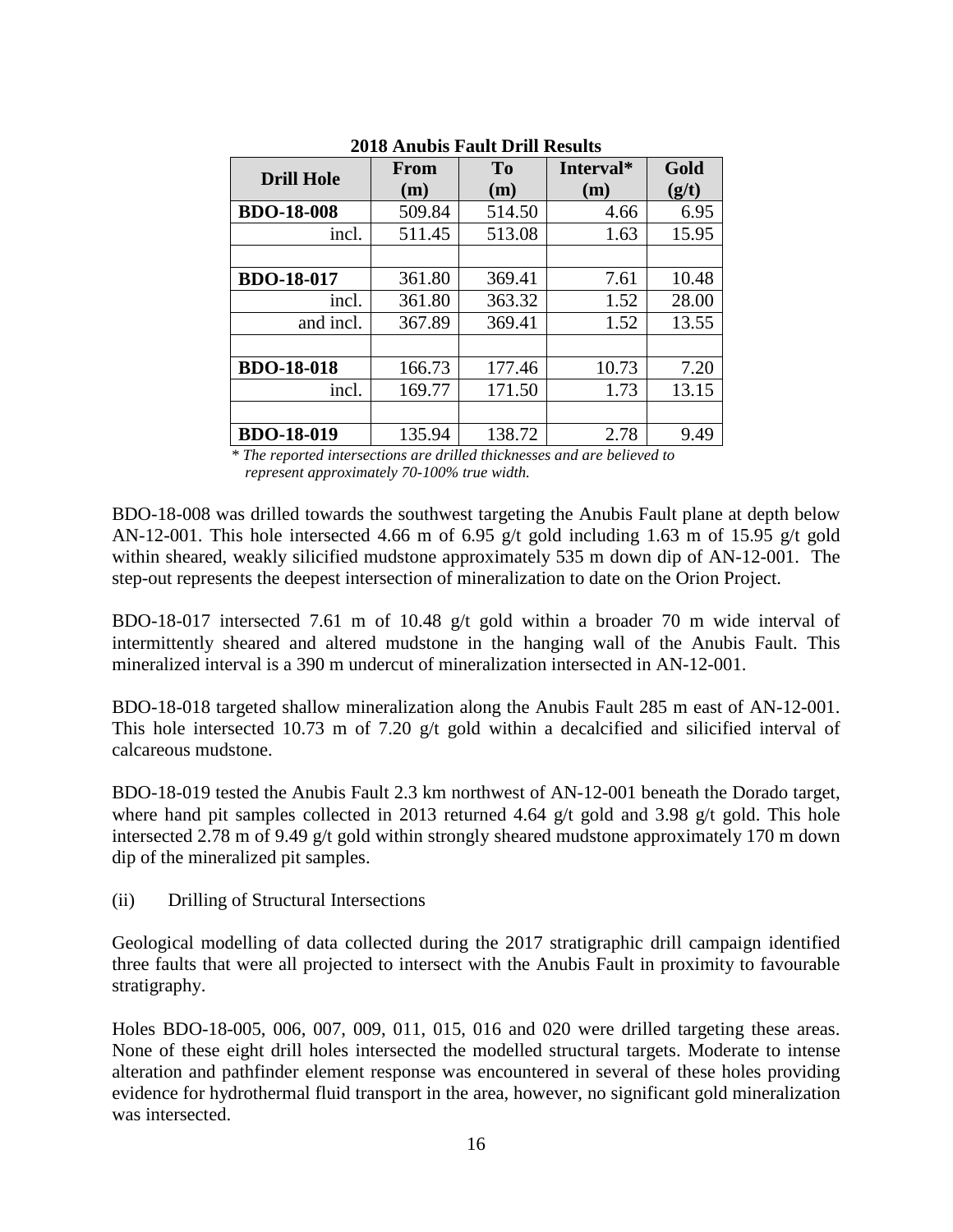The 2018 program provided valuable information about structural orientation and stratigraphy at depth that will be incorporated into ongoing geological modelling. The projected fault intersections still remain priority targets for future work.

(iii) Drilling of Geophysical and Geochemical Anomalies

Four holes tested targets identified by geophysical and geochemical surveys, but none encountered significant gold mineralization.

See ATAC's website [\(www.atacresources.com\)](http://www.atacresources.com/) for Orion Project figures.

# **(c) Rau Project**

The [Rau project](http://www.atacresources.com/projects/rackla/rau-trend) lies at the western end of the 185 km long Rackla Gold property and consists of a 22-kilometre-long anomalous geophysical and geochemical trend extending north westerly from the 63 million-year-old felsic Rackla Pluton. The trend hosts the Tiger Deposit as well as the Ocelot silver-lead-zinc discovery. Limited work conducted along trend of the Tiger Deposit since 2008 has led to the discovery of ten additional sediment hosted gold targets (Airstrip, Bengal, Caracal, Cheetah, Condor, Cougar, Jaguar, Panther, Puma and Serval), six gold+/ copper +/- tungsten skarn targets (Bobcat, Kathy, Hogsback, Ridgecrest, Flat Top and Spotlight) and numerous untested gold, gold-pathfinder and silver-lead-zinc anomalies.

Mineralization at the Rau project occurs within a highly prospective geological setting, situated between the regional scale Dawson and Kathleen Lakes Fault Zones. Mineralization styles within the Rau project are diverse and likely related to a broad hydrothermal mineralizing system centered around the Rackla Pluton, located 3 km southeast of the Tiger Deposit.

(i) Tiger Deposit

The Tiger Deposit is located approximately 55 km northeast of Keno City, Yukon. Current access is by air via a 2,500 foot airstrip located 8 km from the deposit.

The Tiger Deposit is a thick north-westerly trending body of carbonate-replacement style gold mineralization hosted by a moderately northeast dipping karsted limestone horizon. An updated preliminary economic assessment report for the Tiger Deposit entitled "Technical Report and Preliminary Economic Assessment for the Tiger Deposit, Rackla Gold Project, Yukon Territory, Canada" (the "2016 PEA") was filed with Canadian securities regulators on June 14, 2016. A full copy of the 2016 PEA can be viewed under the ATAC profile on SEDAR [\(www.sedar.com\)](http://www.sedar.com/).

The highlights from the 2016 PEA are summarized below:

• The 2016 PEA was completed using a base case gold price of US\$1,250/oz and a currency exchange rate of US\$0.78 equal to CA\$1.00 (unless specified otherwise, all values are shown in Canadian dollars);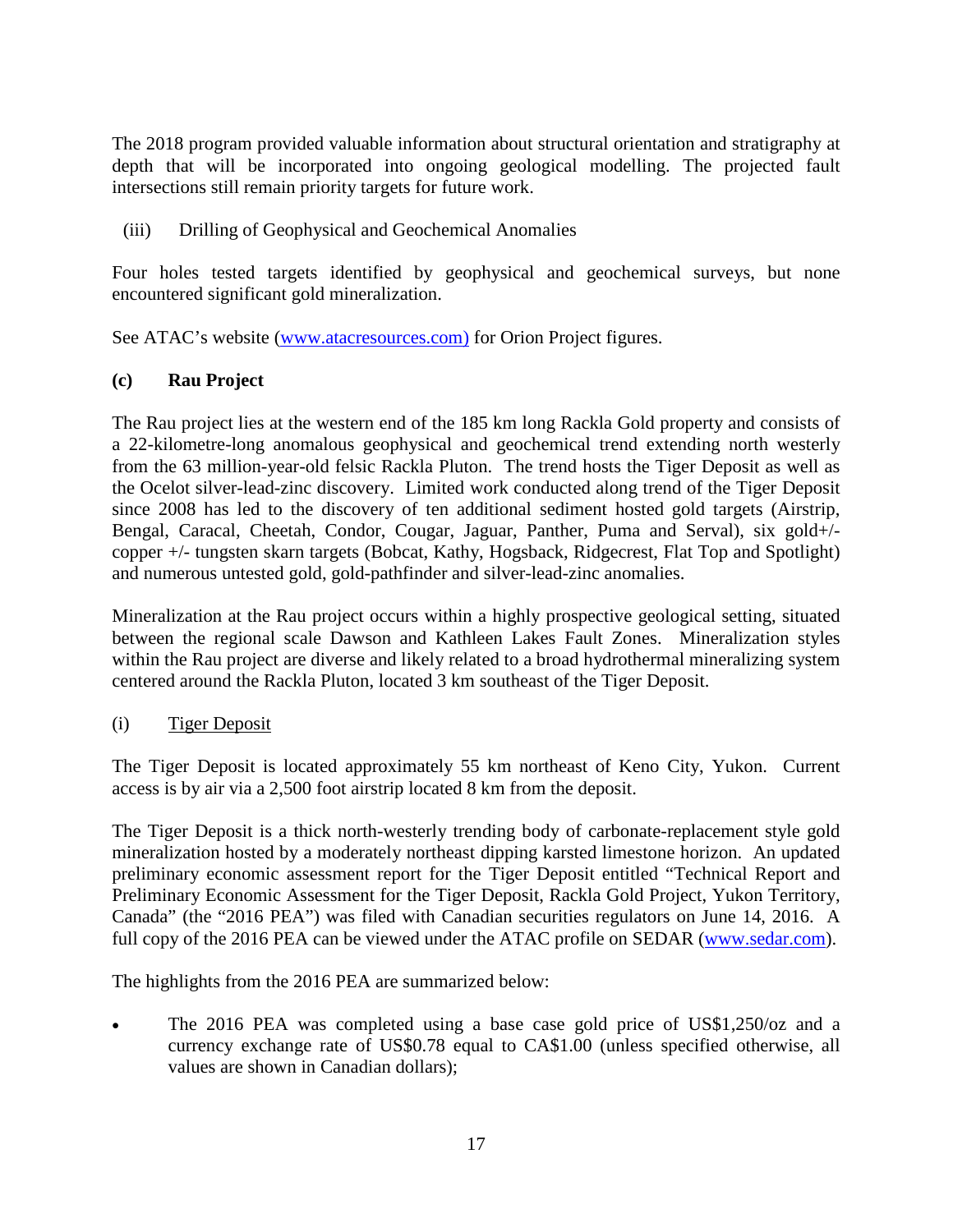- Net present value ("NPV")  $(5\%)$  of \$106.6 million and an internal rate of return ("IRR") of 34.8% before tax, and an NPV  $(5\%)$  of \$75.7 million and an IRR of 28.2% after tax, with an all-in sustaining cost of US\$864/oz;
- The 2016 PEA extends the mine life from 4 years to 6.2 years, more than doubles the pretax NPV  $_{(5\%)}$  and increases the pre-tax IRR by 4.8%;
- Approximately 302,307 ounces of gold produced at an average undiluted grade of 3.81 g/t gold;
- Total project life increases to approximately 9 years, including 1 year of construction and pre-stripping followed by 6 years of owner-operated open-pit mining and 2 years of reclamation; and
- Pre-production capital cost of \$109.4 million and life-of-mine ("LOM") sustaining capital costs totaling \$8.3 million.

For a more detailed discussion related to all aspects of the 2016 PEA, the reader is referred to the ATAC MD&A document for the twelve months ended December 31, 2016, as filed with Canadian securities regulators on March 30, 2017 under the ATAC Resources Ltd. profile at [www.sedar.com.](http://www.sedar.com/)

### **Tiger Tote Road**

### Permitting and Consultation

Future access to the Rau project area and Tiger Gold Deposit, 55 km northeast of Keno City, will be by means of a tote road. The proposed tote road will branch off the Hanson Lake Road west of Keno City and is envisioned as a gated, single lane (5 m wide) and radio-controlled road suitable for vehicle support of advanced exploration at the Tiger Deposit and throughout the Rau project area. The total length of the tote road will be approximately 65 km and will consist of 53 km of new road and 12 km of upgraded pre-existing winter road.

Discussions related to access and the development of the Tiger Deposit with the First Nation of Na Cho Nyak Dun ("NND"), local communities and other interested parties has been ongoing for more than seven years. Details of these consultations can be found on ATAC's website [\(www.atacresources.com\)](http://www.atacresources.com/).

On March 3, 2017, the Yukon Environmental and Socio-Economic Assessment Board recommended to the Yukon Government and NND that the Tiger Tote Road project be allowed to proceed. On March 2, 2018, the Yukon Government and NND issued a Consolidated Decision Document stating that the Tiger Tote Road would be allowed to proceed under specific conditions and that the related area land use plan schedule be completed by March of 2020.

### Environmental and Community Engagement

Since 2008, ATAC has completed comprehensive water, heritage, wildlife and fisheries studies related to the tote road permitting and consultation process. ATAC will continue environmental baseline work and ongoing studies as it advances the Tiger Deposit and other targets throughout the Rackla Gold property.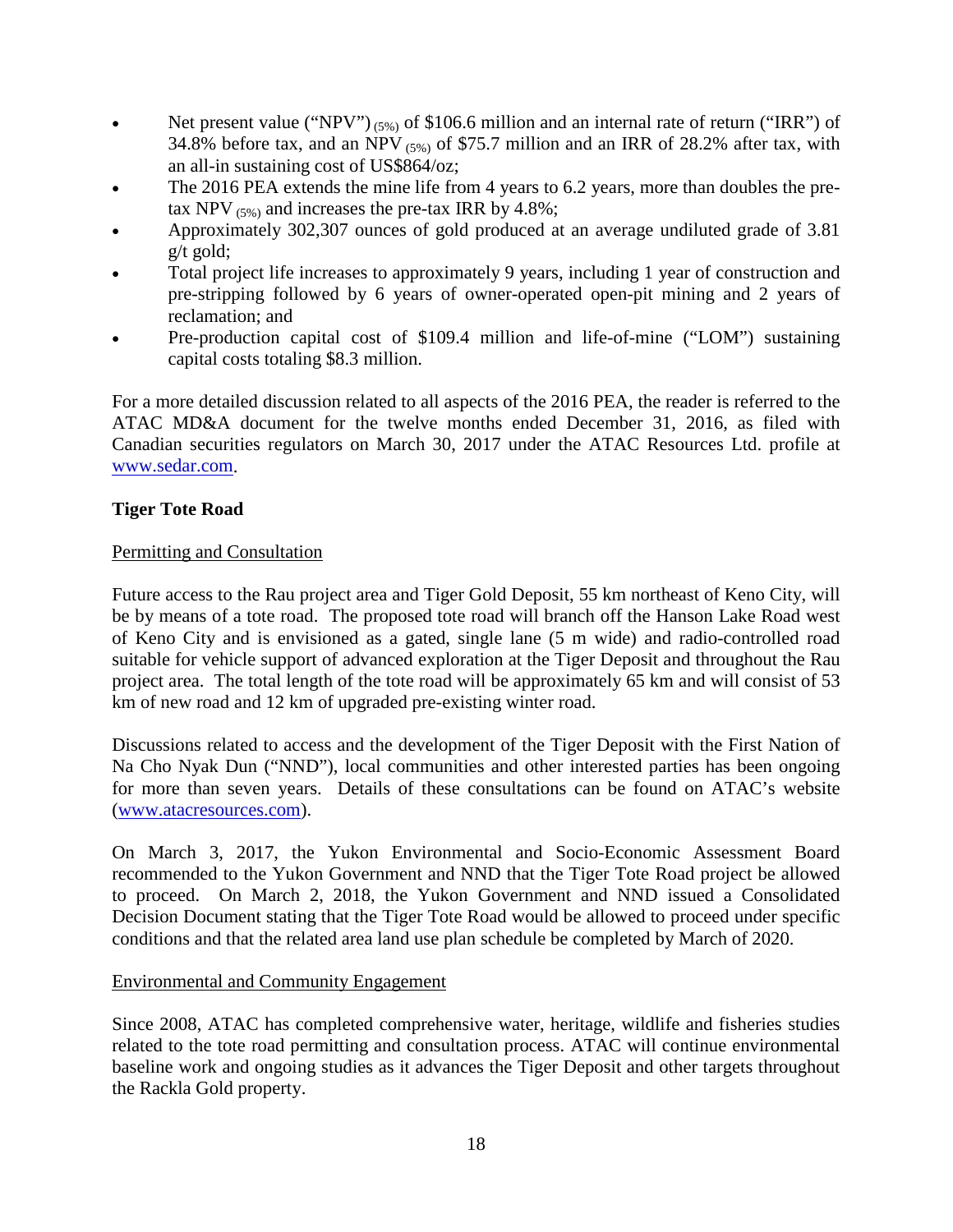Community and First Nation engagement began in 2008 and an Exploration Cooperation Agreement with the NND was in operation from 2010 to 2016. The Exploration Cooperation Agreement provided a framework within which exploration activities and environmental regulatory process on ATAC's Rackla Gold property were carried out. The NND and ATAC are currently negotiating a renewal of the Exploration Cooperation Agreement. The Rackla Gold property lies exclusively within the Traditional Territory of the NND.

### (ii) Bobcat Target

The Bobcat Target is located 4.5 km southeast of the Tiger Deposit. The target is situated below treeline in a moderately vegetated area of mostly gentle relief. Mapping in the area in 2018 identified significant exposures of limestone and marble. Mapping also confirmed the presence of skarn alteration and mineralization likely associated with the under-explored Rackla Pluton 1.5 km to the west.

The Bobcat Target is best defined by anomalous gold, bismuth and tin with sporadic copper highs from soil samples collected from a 1.5 by 2 km area that directly coincides with skarn targets derived from a desktop geophysical review completed in late 2017.

Limited work in 2010 and 2012 returned values of 7.37 g/t gold and 5.90% copper in rock samples in the area. Follow up prospecting in 2018 near these samples identified a 20 x 20 m vegetation anomaly containing abundant tremolite bearing skarn vein float from an area of strongly altered limestone and marble bedrock. Eleven hand-pits were dug within the vegetation anomaly and most encountered mineralized skarn vein material. Highlight 2018 Bobcat grab samples are tabulated below.

| Sample # | Au<br>(g/t) | <b>Cu</b><br>(%) | Ag<br>(g/t) |
|----------|-------------|------------------|-------------|
| W591409  | 4.78        | 0.23             | 64          |
| W591411  | 3.34        | 3.33             | 43          |
| W591414  | 6.07        | 7.41             | 157         |
| W591562  | 5.08        | 3.69             | 24          |
| W591573  | 2.87        | 2.27             | 27          |

A short follow-up program completed in September 2018 identified additional gold mineralization, extending the target area of skarn mineralization to approximately 250 m in length with surface grab samples graded up to 9.53 g/t gold. Expanded soil grid coverage east of Bobcat also identified a 1.2 km by 1 km silver, lead and tin soil anomaly, which remains open to the east; with the most easterly line of this grid contained a sample grading 14.55 g/t silver-insoil.

### (iii) Spotlight Target

The Spotlight skarn target, located 6.5 km north of Bobcat was discovered in 2017 with the collection of high grade grab samples containing 7,080 g/t silver and 3.27 g/t gold collected from a 500 m long gold and silver soil anomaly. Soil sampling in 2018 expanded this anomaly to over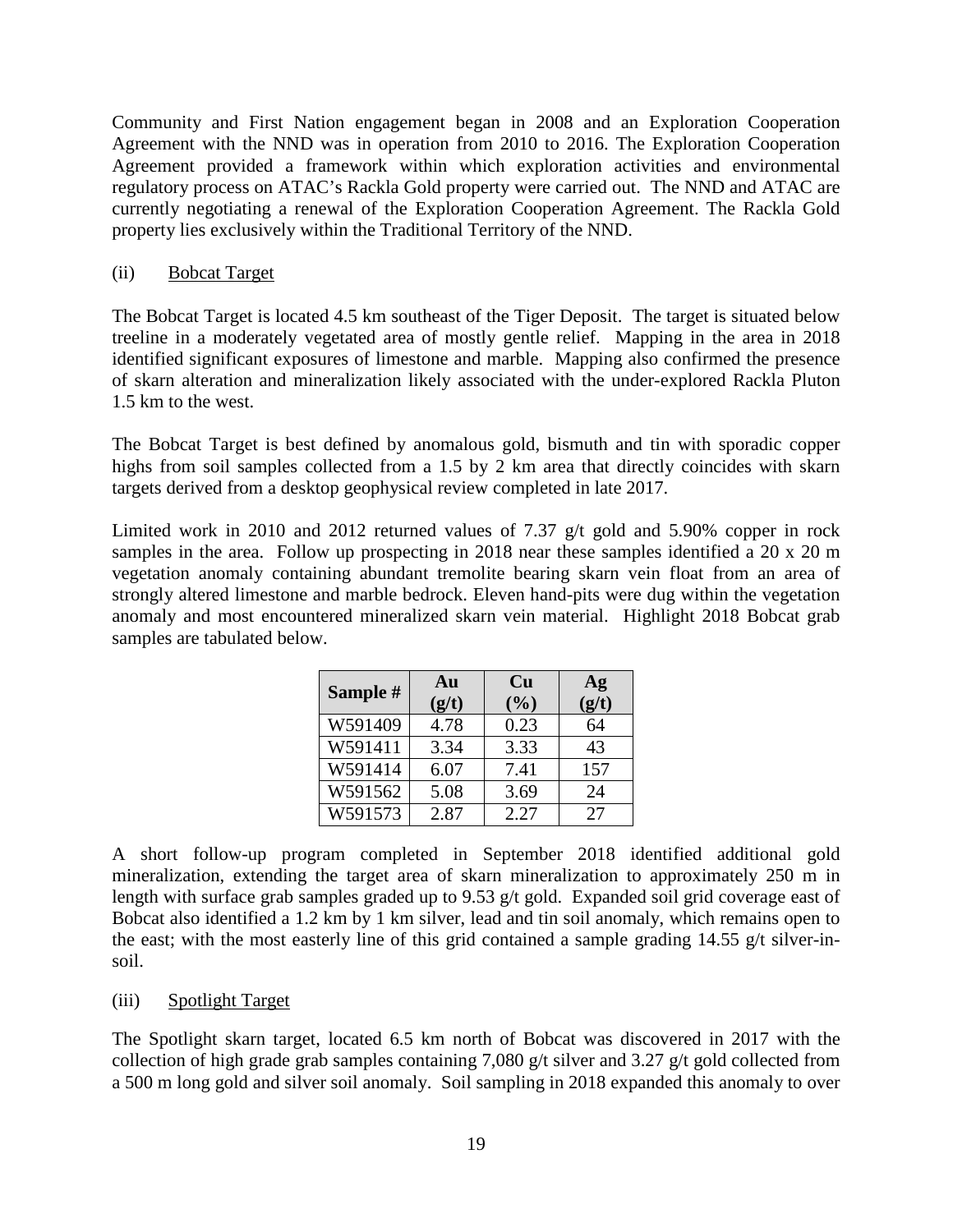2.2 km in length and remains open to the north, east and west. Highlight soil samples from 2018 include 0.7 g/t gold and 15.2 g/t silver.

One day of detailed prospecting was conducted in the Spotlight area during 2018. Rock samples returning 4,090 g/t silver and 1,765 g/t silver in limonite bearing quartz veins were collected near the initial discovery. Prospecting 1.2 km along the anomalous soil trend returned brecciated quartz-siderite material containing 2.17 g/t gold and 1.38 g/t gold.

Abundant tremolite development, in addition to significant hornfels and marble alteration observed in the rocks around Spotlight, indicate high fluid flow, likely from a nearby intrusive system. These observations are supported by the development of gold-copper-tungsten skarn mineralization at the historic Blue Lite occurrence located 1 km to the south of Spotlight.

### (iv) Condor Target

The Condor target, located 1.5 km to the northwest of the Tiger Deposit was assessed in detail in 2018 to follow-up on an area of high grade prospecting samples (17.0 g/t gold and 23.3% zinc) collected in 2017.

Work in 2018 focused on a 100 m wide vegetation anomaly located upslope of 2017 samples. Hand pits were excavated on a grid pattern across the vegetation anomaly and a variety of samples containing strongly oxidized sulphides hosted in dolostones and volcanic rocks were encountered. Highlight results from pit samples are presented below:

| <b>Sample</b> | Au(g/t) | Ag(g/t) | $\text{Zn}$ $\left(\frac{0}{0}\right)$ | Pb(%) |
|---------------|---------|---------|----------------------------------------|-------|
| W591494       | 1.85    | 103     |                                        | 4.22  |
| W591525       |         | 45      | 37.49                                  |       |
| W591508       |         |         | 36.51                                  |       |
| W591507       | 1.06    |         |                                        | 1.38  |
| W591523       |         | 133     | 1.44                                   |       |
| W591499       |         | 42      | 22.60                                  |       |

*\* Note: dashes indicate no significant result for that element.*

Condor is situated in a similar stratigraphic and structural environment to the Tiger Deposit, with a series of carbonate horizons interlayered with volcanoclastic flows. Mineralization at Condor is thought to have developed at the structural intersection of a regional scale northwesterly trending strain zone with a northerly trending brittle fault zone.

(v) Ocelot Zone

In 2010 ATAC made a significant silver-lead-zinc-indium discovery at the Ocelot target located in the western portion of the Rau project. It is situated in lowlands 1.5 km west of the Wind River Winter Road and 15 km northwest of the Tiger Deposit.

A total of 4,918 m in 24 holes was drilled at Ocelot during 2010 and 2011. Mineralization consists of medium to coarse grained pyrite and varying concentrations of low iron sphalerite and medium to coarse grained galena. Sulphide mineralization occurs within a steeply dipping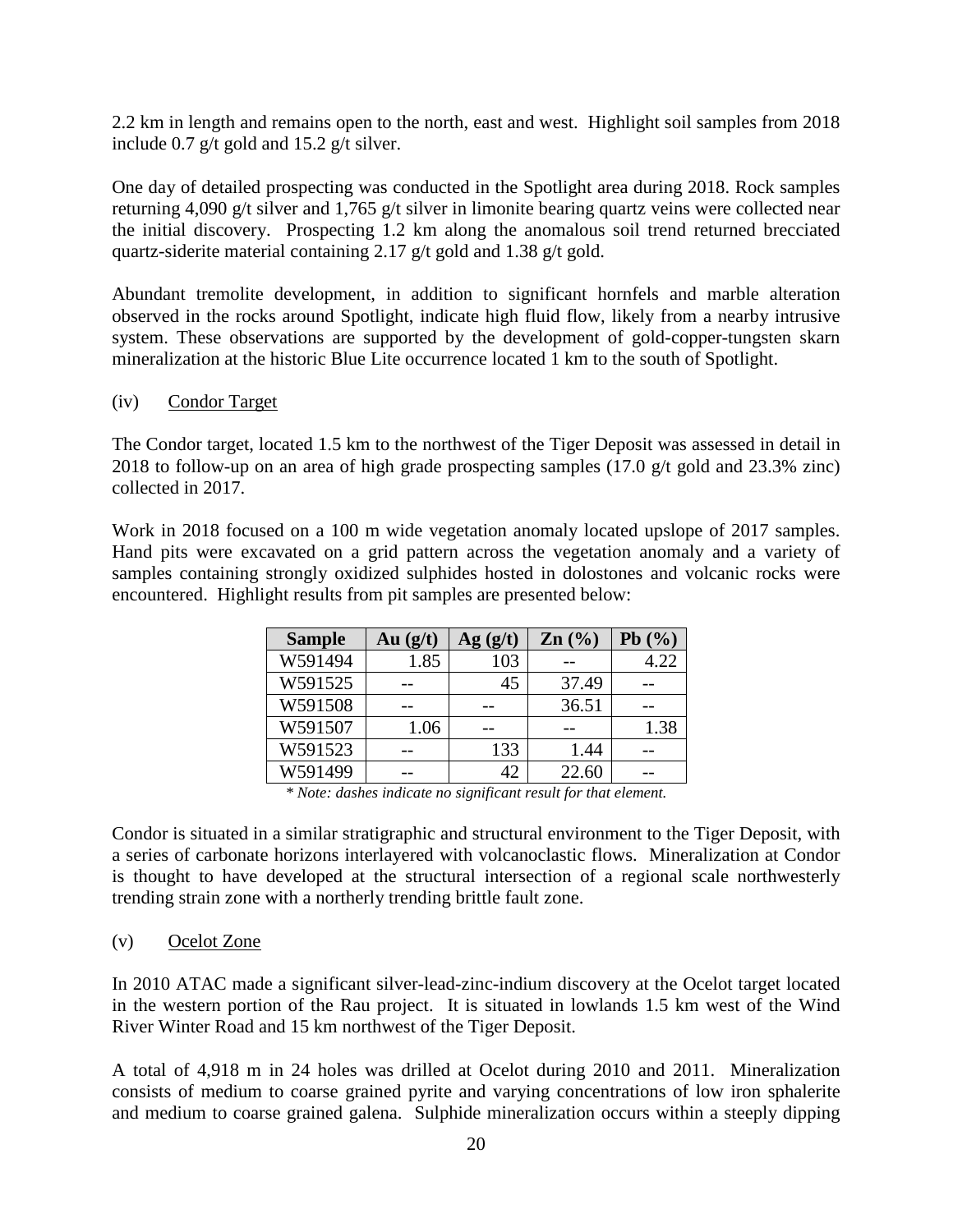northeast trending fault that cuts an extensive dolomite sequence locally exhibiting structural and fluidized breccias. Drilling to date has identified mineralization over a 230 m strike length and to a depth of 150 m. Mineralization remains open downdip and possibly along strike to the northeast.

In 2012, ATAC completed geophysical and geochemical surveys on the Ocelot target. No subsequent exploration has been carried out on the Ocelot Zone since 2012. Updated Rau figures as well as a detailed list of all Rau drill results can be viewed on the ATAC's website [\(www.atacresources.com\).](http://www.atacresources.com)./)

# (vi) 2019 Exploration Program

ATAC's 2019 exploration program began on June 1 with a focus on the Rau Project area, specifically the eastern side of the 660 km<sup>2</sup> project area in proximity to the Rackla Pluton. The program is designed to follow up on gold, copper, silver and tin anomalies identified in 2018. Work completed to mid-August included prospecting, soil sampling, geologic mapping, rotary air blast (RAB) drilling, diamond drilling and ground based induced-polarization and magnetometer geophysical surveying.

Initial hand-pitting and prospecting near a strongly anomalous (6,940 ppm) copper-in-soil location returned a sample of oxidized breccia containing 6.39% copper. Further prospecting 300 m west returned a sheared siltstone cut by quartz veins containing 643 g/t silver. Both samples are located proximal to the intersection of two untested faults, defined on surface as prominent linear features, likely tapping mineralizing fluids emanating off of the nearby Rackla Pluton.

This area of new mineralization is located approximately 800 m north of the Bobcat Target, where recent exploration returned numerous multi-gram gold and multi-percent copper grab samples, including 6.07 g/t gold with 7.41% copper and 7.37 g/t gold with 5.90% copper. Diamond drilling has recently commenced at Bobcat to test for the bedrock source of this mineralization, as well as to obtain stratigraphic and structural information to guide further targeting.

A soil grid completed late in 2018 east of the Bobcat Target identified a 1.2 km x 1 km silver, lead and tin soil anomaly that remains open to the east. The line farthest east on the 2018 grid contained a sample assaying 14.55 g/t silver in soil. The grid was extended in early 2019 and identified an encouraging new 900 m x 400 m gold-in-soil anomaly that overlays a parallel 700 m x 500 m copper-in-soil anomaly. This anomaly demonstrates the continued potential for intrusion related discoveries in the district.

Additional targets will be drill tested once the program at the Bobcat Target has been completed. Drill results will be announced as they become available.

# **2. Rosy Property**

ATAC holds a 100% interest in the Rosy property which covers a large system of gold-silver veins located in the Whitehorse Mining District of southern Yukon. Property-wide, helicopterborne VTEM and magnetic surveys were flown during 2007 and soil geochemical surveys,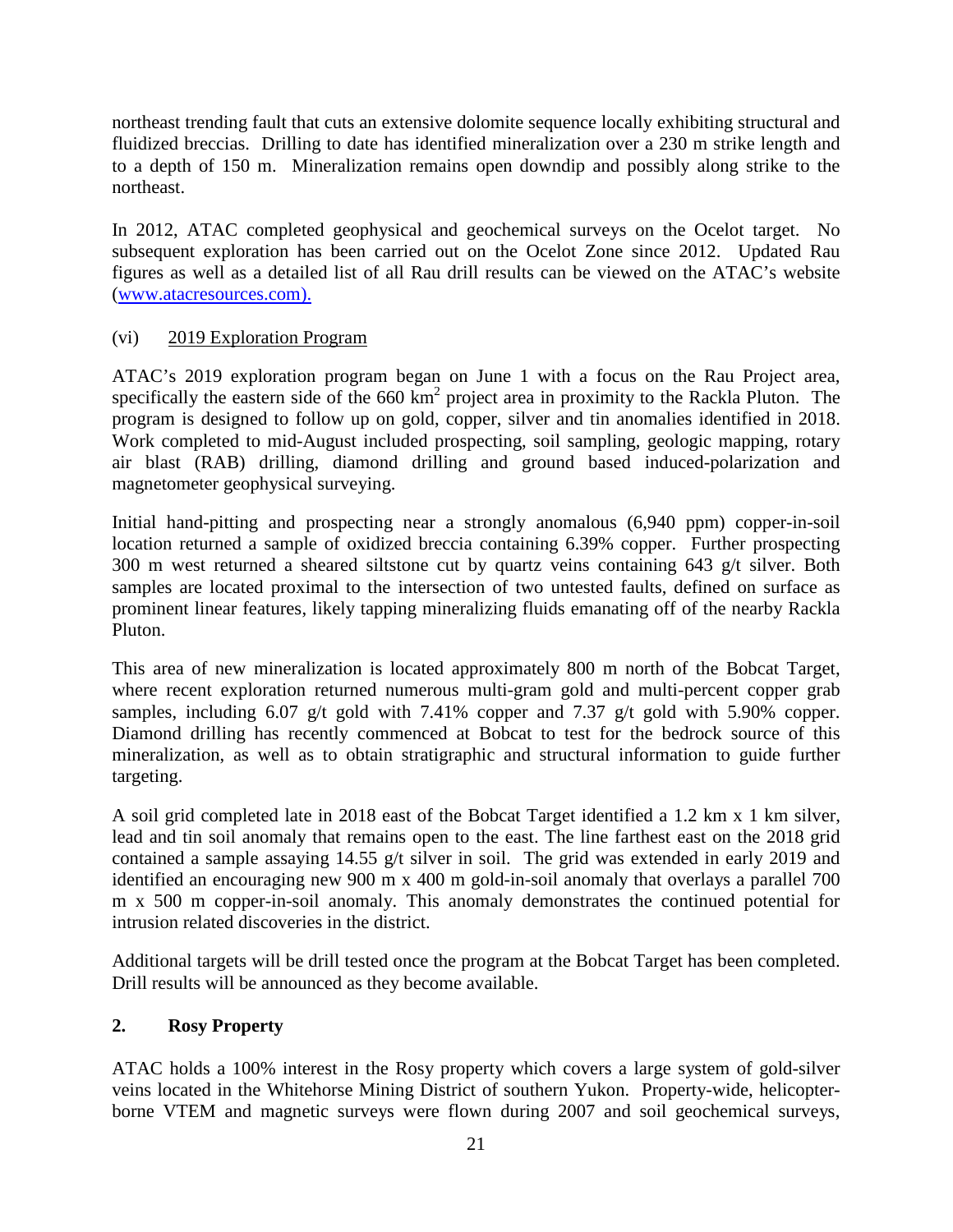prospecting and geological mapping were conducted in July 2008. This work identified two main areas of vein mineralization and a number of gold-in-soil anomalies.

ATAC carried out further soil sampling and prospecting in 2009 and identified additional weakly mineralized veins. In July 2010 Bonaparte Capital Corp. ("Bonaparte") conducted a two hole, 263 m diamond drill program. Results were disappointing and Bonaparte terminated its option on the property in December 2010. A small prospecting program was carried out in the early summer of 2016 and partially funded through the Yukon Mineral Exploration Program.

In December 2016 and April 2017, approximately 260 claims were added to the Rosy Property to cover recently lapsed claims that surround the core of the Red Mountain Molybdenum Deposit owned by Tintina Mines Ltd.

ATAC conducted a small exploration program in June 2017 to follow up on favourable results from 2016 and to evaluate the newly staked ground. Approximately 50 rock samples, 50 silts and 750 soil samples were collected. Results were consistent with those from samples previously collected on the property. No work was carried out in 2018 and none is planned for the 2019 field season.

# **3. Connaught Property**

The Connaught property is owned 100% by ATAC and is located in the Dawson Mining District in west-central Yukon. It lies immediately south of the Sixtymile placer gold camp, approximately 65 km west of Dawson City.

The property hosts a number of silver-lead-gold veins within a 13 by 5 km area of anomalous soil geochemical response which approximately coincides with a pronounced magnetic high. Although the area has good road access, follow-up work has been limited to trenching and a few drill holes along lightly vegetated ridge tops. Where exposed, the veins are typically 0.3 to 2 m wide and grade 100 to 2,000 g/t silver with 0.3 to 2 g/t gold and 3 to 60% lead. A 218 tonne bulk sample test completed by a previous operator in 2011 averaged 2,228.5 g/t silver and 60% lead.

In 2017 ATAC staked 48 new claims adjacent to the Connaught Property to connect all claims and to cover prospective ground to the south. In August of 2018, ATAC acquired the TN claims from Independence Gold Corp. for 60,000 ATAC shares. With the 210 adjoining TN claims, the Connaught property is now  $115.5 \text{ km}^2$  in area.

No exploration work was carried out at the Connaught property in 2018. A small sampling program is planned for the 2019 field season.

## **4. Panorama Property**

The Panorama property is located in Dawson Mining District of west-central Yukon.

On May 9, 2019, ATAC transferred a 100% interest in the 36 mineral claims comprising the Panorama property to the original private owners of the claims. ATAC acquired the property under an option agreement dated July 13, 2004 and under the terms of that agreement was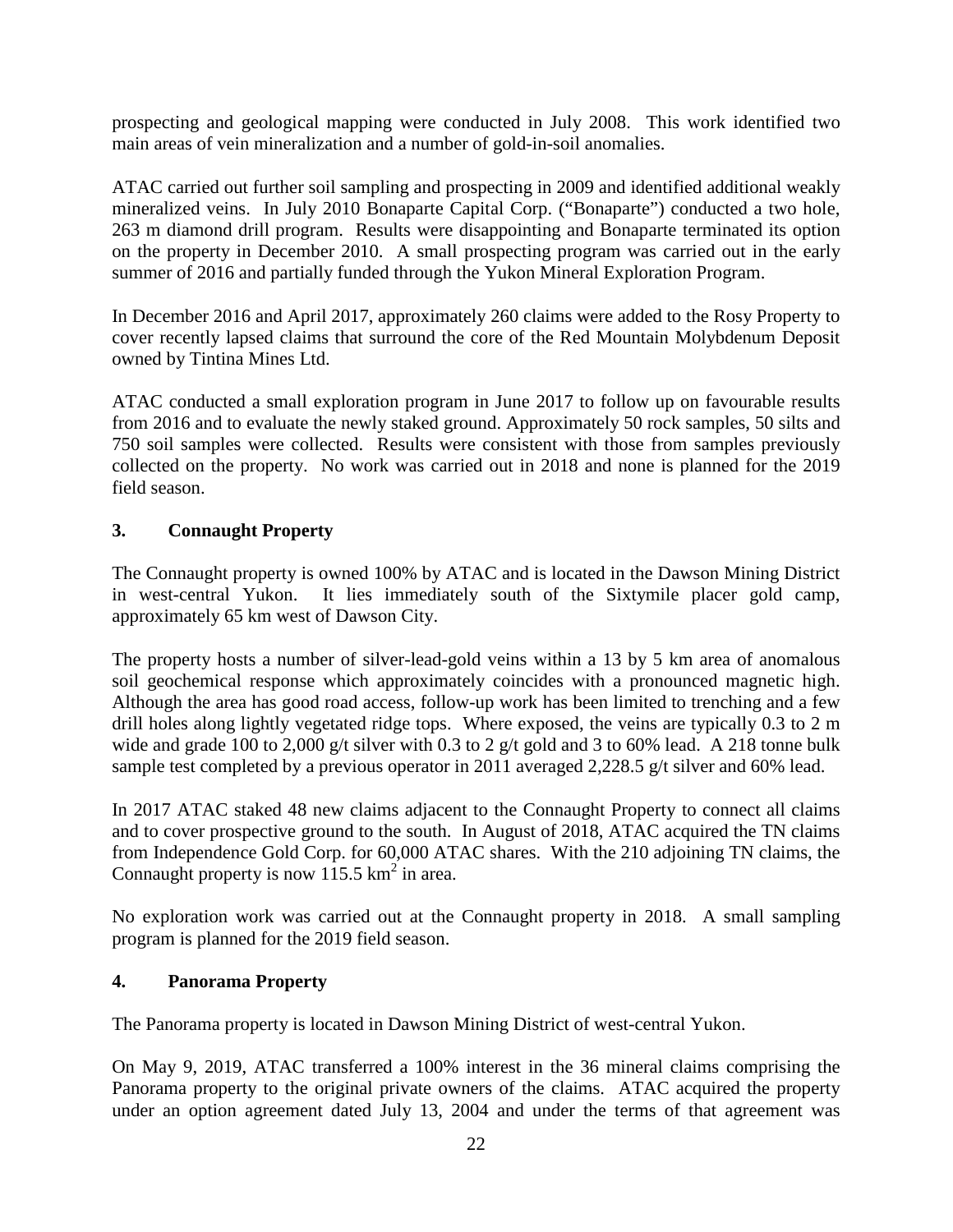required to transfer ownership of the claims back to the original owners if ATAC no longer intended to maintain the claims. ATAC retained no interest in the Panorama property after the May 9, 2019 transfer.

## **5. Idaho Creek Property**

In 2006 ATAC staked the 58 claims comprising the Idaho Creek property in the Whitehorse Mining District in west-central Yukon. The property hosts gold and silver mineralization, geophysical anomalies and extensive soil geochemical anomalies, some of which were drill tested in 2006 and 2007 under the terms of an option agreement that was terminated in November 2007. Drill results were generally disappointing and accumulated costs were writtenoff by ATAC.

The property was held under option by a third party during the period January 2010 through November 2014. Work in 2015 consisted of a helicopter borne geophysical survey. No work program was carried out during the 2017 or 2018 exploration field seasons. No work is planned for the 2019 field season.

# **TECHNICAL REVIEW**

Technical information disclosed in this MD&A has been reviewed by Robert C. Carne, M.Sc., P. Geo., a qualified person for the purposes of National Instrument 43-101. Robert Carne is a geological consultant to and a director of ATAC.

## **SUBSEQUENT EVENT**

With profound sadness, ATAC announced on August 8, 2019, the passing of Julia Lane, its Vice President of Exploration. Julia and Shawn Thomas Kitchen, the pilot of the aircraft, were the casualties in a fatal aviation accident on August 6, 2019. The C208 Caravan aircraft, operated by Alkan Air of Whitehorse, was lost during a routine service flight from ATAC's Rackla Gold project to Mayo, Yukon.

Julia began working with ATAC in 2009, as a senior project geologist for the Rackla Gold project. Her exemplary abilities in balancing mineral exploration and project management were immediately recognized and she quickly took on more responsibility. Julia became a partner in Archer Cathro in 2012 and ATAC's Vice President of Exploration in 2015.

She was instrumental in ATAC's discovery and delineation of the Osiris deposits, Canada's first and only Carlin-Type gold system. Julia also gained international recognition through her frequent participation in geoscience events throughout North America. Julia graduated from the University of British Columbia with a Bachelor of Science (B.Sc.) degree in geology and was a Professional Geoscientist (P.Geo) registered in British Columbia.

"Julia was a consummate professional in everything she did and a true inspiration to everyone she worked with. Her infectious enthusiasm and passion will be deeply missed by ATAC and the entire exploration community", Graham Downs, President of ATAC.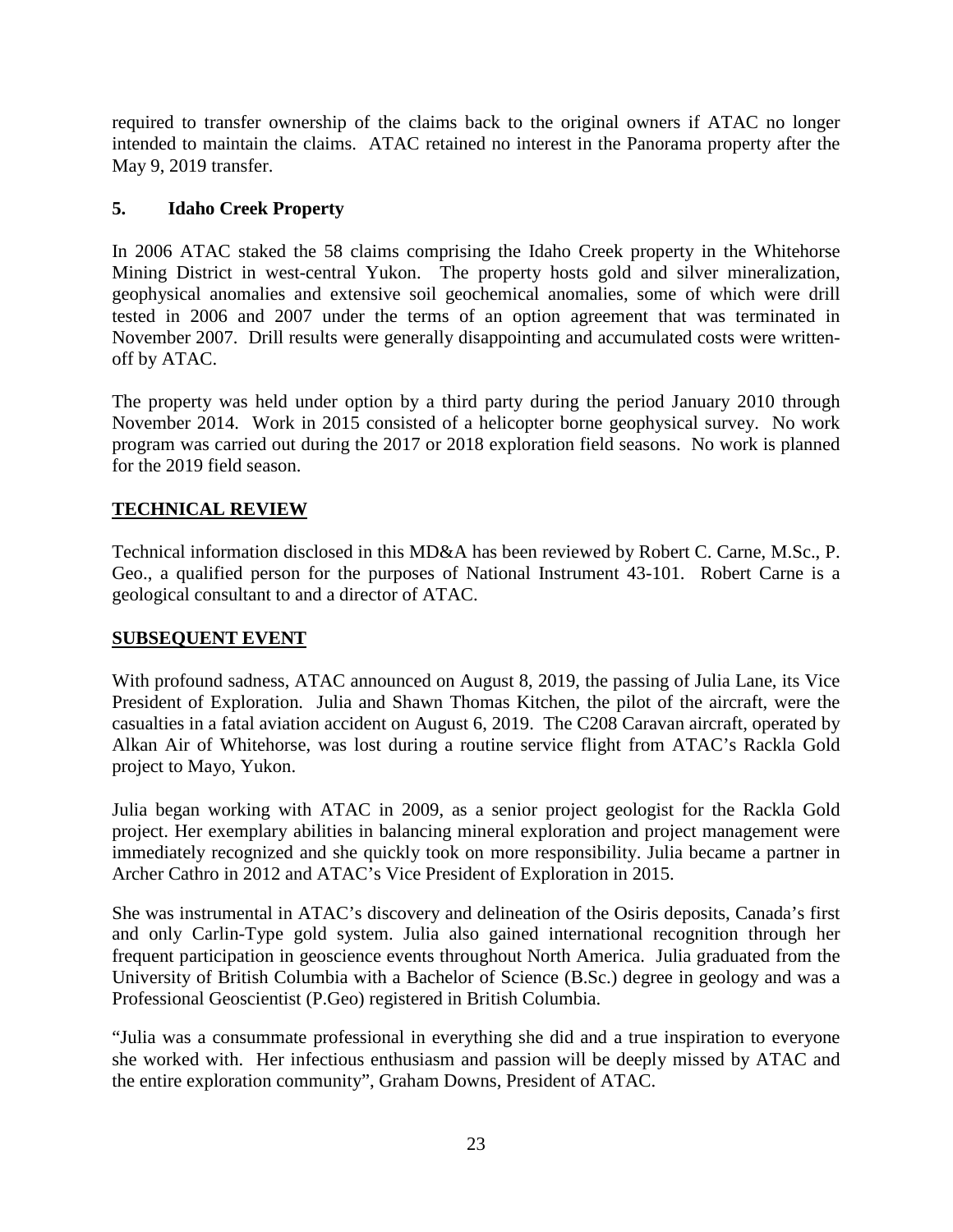"We are absolutely devastated by this tragedy. Julia was truly a rising star in the industry and a close friend. She was beloved by everyone who had the opportunity to work with her and she was deeply respected across the industry", Rob Carne, ATAC director and Chair of the Technical Committee.

Robert Carne will assume oversight of all exploration and technical duties for ATAC on an interim basis.

# **SHARE CAPITAL INFORMATION**

### **Shares**

The authorized share capital of ATAC consists of the following classes of shares:

- (a) an unlimited number of common shares without par value; and
- (b) an unlimited number of Class A preferred shares with a par value of \$1.00 each.

As of August 21, 2019, there were 158,035,720 ATAC common shares issued and outstanding.

### **Stock Options**

As of August 21, 2019, ATAC had the following stock options outstanding:

| <b>Number of Options Outstanding</b> | <b>Exercise Price</b> | <b>Expiry Date</b> |
|--------------------------------------|-----------------------|--------------------|
| 1,450,000                            | \$0.75                | January 23, 2020   |
| 1,917,500                            | \$0.31                | January 21, 2021   |
| 250,000                              | \$0.76                | June 7, 2021       |
| 2,840,000                            | \$0.55                | May 26, 2022       |
| 3,165,000                            | \$0.55                | February 1, 2023   |
| 250,000                              | \$0.53                | March 1, 2023      |
| 2,465,000                            | \$0.30                | February 4, 2024   |
| 100,000                              | \$0.30                | February 4, 2024   |
| 12,437,500                           |                       |                    |

### **Warrants**

As of August 21, 2019, ATAC had the following share purchase warrants outstanding:

| <b>Number of Warrants Outstanding</b> | <b>Exercise Price</b> | <b>Expiry Date</b> |
|---------------------------------------|-----------------------|--------------------|
| 5,636,072                             | \$0.425               | March 22, 2021     |